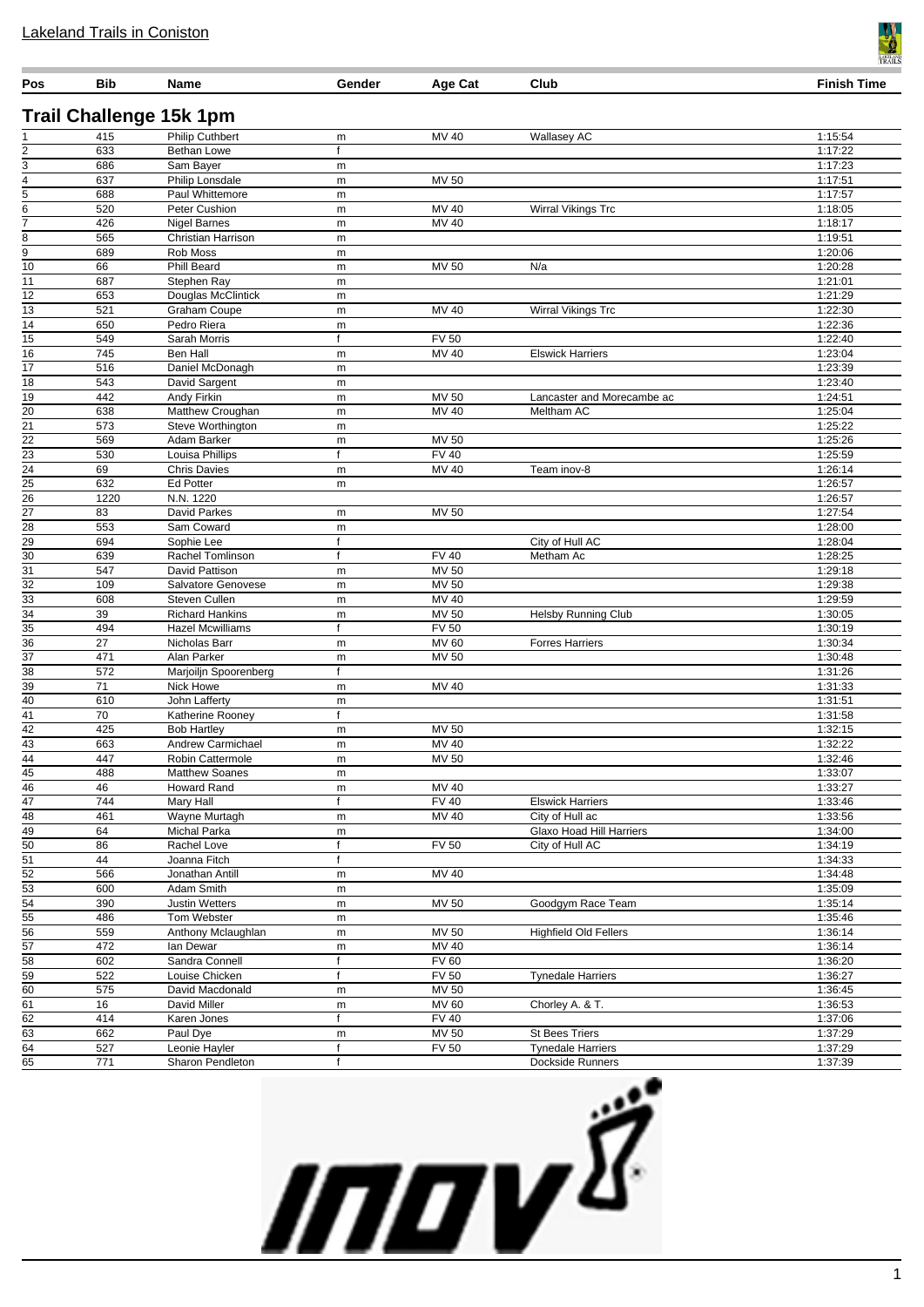

| Pos                     | Bib        | Name                                     | Gender       | Age Cat                      | Club                                               | <b>Finish Time</b> |
|-------------------------|------------|------------------------------------------|--------------|------------------------------|----------------------------------------------------|--------------------|
| 66                      | 612        | Andy Buckroyd                            | m            | MV 50                        | <b>Macclesfield Harriers</b>                       | 1:37:41            |
| 67                      | 51         | Al Topping                               | m            |                              |                                                    | 1:38:01            |
| 68                      | 52         | <b>Emily Topping</b>                     | f            | <b>FV 40</b>                 |                                                    | 1:38:01            |
| $\overline{69}$         | 622        | Mark Robinson                            | m            | <b>MV 50</b>                 |                                                    | 1:38:01            |
| $\overline{70}$<br>71   | 498<br>692 | Ian Davenport<br>Lucy Khan               | m<br>f       | <b>MV 50</b><br><b>FV 50</b> | City Of Hull Ac                                    | 1:38:19<br>1:38:21 |
| $\overline{72}$         | 616        | Gerard Rooney                            | m            | <b>MV 60</b>                 |                                                    | 1:38:26            |
| $\overline{73}$         | 469        | Neil Crossman                            | m            | MV 40                        |                                                    | 1:38:43            |
| $\overline{74}$         | 601        | Neil Coulson                             | m            | MV 40                        |                                                    | 1:38:49            |
| $\overline{75}$         | 770        | Mirjam Kallis                            | f            |                              | inov-8                                             | 1:39:39            |
| $\overline{76}$         | 534        | Lee Craven                               | m            | MV 50                        |                                                    | 1:39:44            |
| $\overline{77}$         | 584        | Michael Welsh                            | m            | MV 50                        |                                                    | 1:40:09            |
| $\overline{78}$         | 481        | Garance Fourie                           | f            |                              |                                                    | 1:40:12            |
| 79                      | 528        | Susan Black                              | f            | <b>FV 50</b>                 | <b>Tynedale Harriers</b>                           | 1:40:20            |
| 80                      | 42         | Joanne Marsden                           | $\mathsf{f}$ | <b>FV 50</b>                 |                                                    | 1:40:20            |
| 81<br>82                | 34<br>526  | Garry Smith<br>Julie Cook                | m<br>f       | <b>MV70</b><br><b>FV 50</b>  | <b>Milltown Milers</b><br><b>Tynedale Harriers</b> | 1:40:29<br>1:40:35 |
| $\overline{83}$         | 411        | <b>Robert Harper</b>                     | m            | MV 50                        | Yorkshire Wolds Runners                            | 1:41:14            |
| $\overline{84}$         | 504        | Martin Tilbury                           | m            | MV 50                        |                                                    | 1:41:19            |
| $\overline{85}$         | 478        | Paul Hodgin                              | m            | MV 40                        |                                                    | 1:41:58            |
| 86                      | 453        | <b>Sally Precious</b>                    | f            | <b>FV 50</b>                 | City Of Hull                                       | 1:42:18            |
| 87                      | 536        | David Proctor                            | m            | $MV$ 40                      |                                                    | 1:42:42            |
| 88                      | 33         | Laura Kenny                              | f            | <b>FV 40</b>                 |                                                    | 1:42:47            |
| 89                      | 459        | Lee Fletcher                             | m            | <b>MV 40</b>                 | City of Hull Athletic Club                         | 1:42:48            |
| 90                      | 557        | <b>Tim Farron</b>                        | m            | <b>MV 50</b>                 | <b>Dallam Runners</b>                              | 1:42:53            |
| 91                      | 641        | Jane Mellor                              | f            | <b>FV 40</b>                 |                                                    | 1:43:03            |
| $\overline{92}$<br>93   | 570<br>503 | Louisa Porter<br>Andrew Hollowbread      | f<br>m       | <b>FV 50</b><br>MV 50        | <b>Blackpool Freedom Runners</b>                   | 1:43:03<br>1:43:19 |
| 94                      | 510        | Katie Samuelson                          | f            | <b>FV 40</b>                 | <b>Todmorden Harriers</b>                          | 1:43:27            |
| 95                      | 421        | Victoria Brooker                         | f            |                              | Ambleside AC                                       | 1:43:37            |
| $\overline{96}$         | 523        | Zoe Dale                                 | f            | <b>FV 50</b>                 | Yorkshire Wolds runners                            | 1:43:39            |
| $\overline{97}$         | 48         | Anthony Maxwell                          | m            | MV 60                        | Lostock AC                                         | 1:43:46            |
| 98                      | 605        | Patrick Mclean                           | m            | <b>MV 40</b>                 |                                                    | 1:43:52            |
| 99                      | 664        | Gareth Amos                              | m            | MV 40                        | Davenport Runners                                  | 1:44:00            |
| 100                     | 55         | Kath Sibley                              | f            | <b>FV 40</b>                 |                                                    | 1:44:07            |
| 101                     | 640        | Rachel Atherton                          | f            | FV40                         |                                                    | 1:44:07            |
| $\overline{102}$        | 593        | Paul Furness                             | m            | <b>MV 50</b>                 | <b>Beverley AC</b>                                 | 1:44:15            |
| 103<br>$\overline{104}$ | 455<br>35  | Jeannine Ursell<br>David Walsh           | f            | <b>FV 40</b><br><b>MV 60</b> |                                                    | 1:44:16<br>1:44:25 |
| 105                     | 645        | <b>Steve Rolls</b>                       | m<br>m       | MV 50                        |                                                    | 1:44:29            |
| 106                     | 589        | Zoe Hooton                               | f            |                              | Lancaster & Morecambe Ac                           | 1:44:41            |
| 107                     | 409        | Ross Kirby                               | m            | MV 40                        |                                                    | 1:44:41            |
| 108                     | 439        | Stephen Perry                            | m            | MV 60                        | Lancaster And Morecambe Ac                         | 1:44:47            |
| 109                     | 607        | Alison Jackson-Hedges                    | f            | <b>FV 40</b>                 | <b>Trentham Running Club</b>                       | 1:44:49            |
| 110                     | 397        | Daniel Maltman                           | m            | MV 40                        |                                                    | 1:44:55            |
| 111                     | 18         | Cecilia Marsh                            | f            | <b>FV 40</b>                 |                                                    | 1:44:57            |
| 112                     | 629        | Sam Jones                                |              |                              | Penwortham Panthers                                | 1:45:12            |
| $\overline{113}$        | 630<br>457 | Chris Pilkington                         | m<br>f       |                              | <b>BookofPilx</b>                                  | 1:45:12            |
| $\overline{114}$<br>115 | 587        | Helen Duncan<br>Daniel Martino           | m            | MV 40                        | City Of Hull Ac                                    | 1:45:32<br>1:45:34 |
| $\overline{116}$        | 635        | Paul Abrams                              | m            | MV 40                        |                                                    | 1:45:36            |
| $\overline{117}$        | 579        | Julian Egan                              | m            | <b>MV 50</b>                 |                                                    | 1:45:37            |
| 118                     | 451        | Elaine Shepherd                          | f            | <b>FV 50</b>                 |                                                    | 1:46:04            |
| 119                     | 571        | <b>Trevor Billington</b>                 | m            |                              |                                                    | 1:46:34            |
| $\overline{120}$        | 618        | Peter McGivern                           | m            | MV 40                        |                                                    | 1:46:47            |
| 121                     | 420        | <b>Thomas Walker</b>                     | m            |                              | <b>Team Sixteen</b>                                | 1:47:01            |
| 122                     | 624        | Victoria Pearman                         | f            |                              | Allithwaite Running Club                           | 1:47:13            |
| $\overline{123}$        | 762        | Andrew Wilkinson                         | m            | MV 50                        | Wesham road runners                                | 1:47:13            |
| 124                     | 578        | Abbey Wilson                             |              |                              | Yorkshire Wolds Runners                            | 1:47:16            |
| $\overline{125}$        | 412        | Paul Wilson                              | m<br>f       | <b>MV 50</b>                 |                                                    | 1:47:17            |
| 126<br>127              | 479<br>590 | Kirsten Rhodes<br><b>Richard Pennock</b> | m            | MV 50                        | N/A                                                | 1:47:27<br>1:47:32 |
| 128                     | 537        | Jason Robinson                           | m            | MV 40                        |                                                    | 1:47:42            |
| 129                     | 393        | Carl Wild                                | m            | MV 40                        |                                                    | 1:47:48            |
| 130                     | 419        | Caroline Ford                            | f            | <b>FV 40</b>                 | Parbold Pink Panthers                              | 1:47:50            |
| 131                     | 429        | lan Lucas                                | m            | MV 60                        | Witham Running Club                                | 1:47:54            |
| 132                     | 462        | Greg Swinbourne                          | m            | MV 50                        | Hartlepool burn road harriers                      | 1:47:56            |

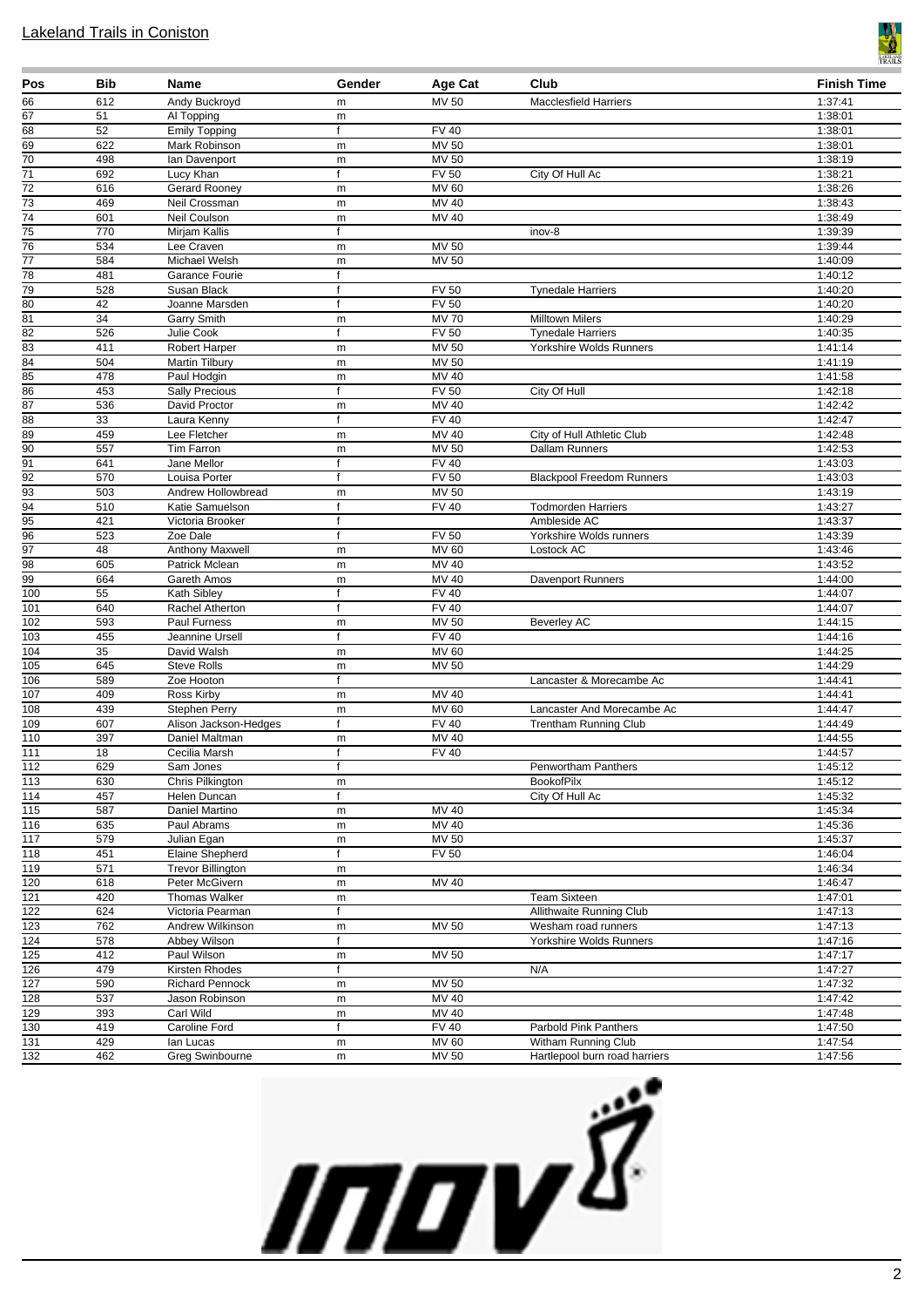

| 133<br>654<br>Hannah McClintick<br>f<br>134<br>490<br><b>FV 40</b><br>Deborah Wallwork<br>f<br>752<br><b>MV 60</b><br>135<br>Graham Schofield<br><b>Chorley Harriers</b><br>${\sf m}$<br>136<br>538<br><b>MV 50</b><br>Nigel Meier<br>N/a<br>${\sf m}$<br>137<br>1182<br>N.N. 1182<br>41<br>Dave Arnold<br>MV 40<br>138<br>m<br>139<br>416<br>Anna Howard<br>Knaresborough striders<br>f<br>626<br>140<br>Mark Shaw<br>MV 50<br>${\sf m}$<br>141<br><b>FV 40</b><br>491<br>Diane Cawley<br>$\mathsf{f}$<br><b>FV 50</b><br>142<br>410<br>Karyn Harper<br>Yorkshire Wolds Runners<br>$\mathsf{f}$<br>$\overline{143}$<br>396<br>MV 40<br>Peter Wallwork<br>m<br>$\overline{144}$<br>$\overline{29}$<br><b>MV 60</b><br>Mike Smith<br>m<br>145<br>517<br>Jo Colvin<br><b>FV 40</b><br>f<br><b>FV 40</b><br>146<br>67<br>Susan Smerdon<br>$\mathsf{f}$<br>Widnes running club<br>22<br>147<br>Jen Husdan<br>$\mathsf{f}$<br>148<br><b>FV 50</b><br>665<br>Amanda Cirelli<br>f<br><b>FV 50</b><br>149<br>405<br>Belinda Schofield<br>f<br>150<br>404<br>$MV$ 50<br><b>Richard Clements</b><br><b>Hip Replacement Runners</b><br>m<br>151<br>389<br>Polly Gould<br>$\mathsf{f}$<br>152<br>619<br>Gary Morton<br>m<br>153<br>452<br><b>FV 40</b><br>Andrea Keen<br>$\mathbf f$<br>City of Hull<br>154<br>609<br><b>MV 50</b><br>Damian Moss<br>${\sf m}$<br><b>FV 40</b><br>483<br>155<br>Katie O'sullivan<br>f<br><b>MV 40</b><br>156<br>591<br>Darren Eccles<br>m<br>$\overline{157}$<br><b>MV 40</b><br>435<br>Paul Amit<br>m<br>158<br>698<br>Natalie Bell<br>City of Hull AC<br>f<br>159<br><b>MV 50</b><br>492<br><b>Robert Myatt</b><br>${\sf m}$<br>160<br>551<br><b>MV 50</b><br>John Miller<br>m<br>161<br>592<br><b>FV 40</b><br>Laura Porter<br>f<br>Penny Lane Striders<br>162<br>533<br>Anna Holmes-Rand<br>f<br>163<br>401<br>MV 50<br>Yorkshire Wolds Runners<br>Steve Longney<br>${\sf m}$<br><b>FV 40</b><br>164<br>532<br>Nic Holmes<br>f<br><b>MV 60</b><br>165<br>524<br>Stephen Dale<br>Yorkshire wolds runners<br>m<br>586<br><b>MV 50</b><br>166<br>Simon Yates<br>m<br><b>FV 40</b><br>585<br>167<br>Jacinta Yates<br>f<br>168<br>596<br>Liam Blyth<br>MV 40<br>${\sf m}$<br>169<br>454<br><b>MV 50</b><br><b>Martyn Precious</b><br>Unattached<br>m<br>170<br>$\overline{FV}$ 50<br>65<br>Katy Lewis<br>f<br>$\overline{171}$<br>56<br><b>FV 40</b><br>Sue Smith<br>f<br>$\overline{172}$<br>467<br>Patrick Loughlin<br>m<br>173<br>466<br>Eve Frost<br>f<br>54<br>174<br><b>Luke Watkins</b><br>${\sf m}$<br>175<br><b>FV 40</b><br>514<br>Donna Wood<br><b>Milltown Milers</b><br>f<br>474<br>MV 60<br>176<br>Colin Copland<br>m<br>177<br>659<br><b>FV 50</b><br>Andrea Hobbs<br>None<br>f<br>178<br>614<br>FV <sub>50</sub><br>Nicky Jones<br>$\mathsf{f}$<br>179<br>487<br>Martina Trapani<br>Ť.<br>180<br>433<br><b>FV 40</b><br>Louise Steel<br>$\mathsf{f}$<br>181<br>24<br><b>FV 40</b><br>Gayle Clarke<br>f<br>None<br>182<br>649<br><b>MV 70</b><br>Peter Reed<br>Northumberland Fell Runners<br>${\sf m}$<br>$\overline{183}$<br>53<br><b>FV 40</b><br>Victoria Wehrmeyer<br>f<br>184<br>652<br>MV 40<br>Dan Barnett<br>${\sf m}$<br>$\mathsf{f}$ | <b>Finish Time</b> |
|-----------------------------------------------------------------------------------------------------------------------------------------------------------------------------------------------------------------------------------------------------------------------------------------------------------------------------------------------------------------------------------------------------------------------------------------------------------------------------------------------------------------------------------------------------------------------------------------------------------------------------------------------------------------------------------------------------------------------------------------------------------------------------------------------------------------------------------------------------------------------------------------------------------------------------------------------------------------------------------------------------------------------------------------------------------------------------------------------------------------------------------------------------------------------------------------------------------------------------------------------------------------------------------------------------------------------------------------------------------------------------------------------------------------------------------------------------------------------------------------------------------------------------------------------------------------------------------------------------------------------------------------------------------------------------------------------------------------------------------------------------------------------------------------------------------------------------------------------------------------------------------------------------------------------------------------------------------------------------------------------------------------------------------------------------------------------------------------------------------------------------------------------------------------------------------------------------------------------------------------------------------------------------------------------------------------------------------------------------------------------------------------------------------------------------------------------------------------------------------------------------------------------------------------------------------------------------------------------------------------------------------------------------------------------------------------------------------------------------------------------------------------------------------------------------------------------------------------------------------------------------------------------------------------------------------------------------------------------------------------------------------------------------------------------------------------------------------------------------------------------------------------------------------------------------------|--------------------|
|                                                                                                                                                                                                                                                                                                                                                                                                                                                                                                                                                                                                                                                                                                                                                                                                                                                                                                                                                                                                                                                                                                                                                                                                                                                                                                                                                                                                                                                                                                                                                                                                                                                                                                                                                                                                                                                                                                                                                                                                                                                                                                                                                                                                                                                                                                                                                                                                                                                                                                                                                                                                                                                                                                                                                                                                                                                                                                                                                                                                                                                                                                                                                                                   | 1:48:46            |
|                                                                                                                                                                                                                                                                                                                                                                                                                                                                                                                                                                                                                                                                                                                                                                                                                                                                                                                                                                                                                                                                                                                                                                                                                                                                                                                                                                                                                                                                                                                                                                                                                                                                                                                                                                                                                                                                                                                                                                                                                                                                                                                                                                                                                                                                                                                                                                                                                                                                                                                                                                                                                                                                                                                                                                                                                                                                                                                                                                                                                                                                                                                                                                                   | 1:49:02            |
|                                                                                                                                                                                                                                                                                                                                                                                                                                                                                                                                                                                                                                                                                                                                                                                                                                                                                                                                                                                                                                                                                                                                                                                                                                                                                                                                                                                                                                                                                                                                                                                                                                                                                                                                                                                                                                                                                                                                                                                                                                                                                                                                                                                                                                                                                                                                                                                                                                                                                                                                                                                                                                                                                                                                                                                                                                                                                                                                                                                                                                                                                                                                                                                   | 1:49:06            |
|                                                                                                                                                                                                                                                                                                                                                                                                                                                                                                                                                                                                                                                                                                                                                                                                                                                                                                                                                                                                                                                                                                                                                                                                                                                                                                                                                                                                                                                                                                                                                                                                                                                                                                                                                                                                                                                                                                                                                                                                                                                                                                                                                                                                                                                                                                                                                                                                                                                                                                                                                                                                                                                                                                                                                                                                                                                                                                                                                                                                                                                                                                                                                                                   | 1:49:10            |
|                                                                                                                                                                                                                                                                                                                                                                                                                                                                                                                                                                                                                                                                                                                                                                                                                                                                                                                                                                                                                                                                                                                                                                                                                                                                                                                                                                                                                                                                                                                                                                                                                                                                                                                                                                                                                                                                                                                                                                                                                                                                                                                                                                                                                                                                                                                                                                                                                                                                                                                                                                                                                                                                                                                                                                                                                                                                                                                                                                                                                                                                                                                                                                                   | 1:49:20            |
|                                                                                                                                                                                                                                                                                                                                                                                                                                                                                                                                                                                                                                                                                                                                                                                                                                                                                                                                                                                                                                                                                                                                                                                                                                                                                                                                                                                                                                                                                                                                                                                                                                                                                                                                                                                                                                                                                                                                                                                                                                                                                                                                                                                                                                                                                                                                                                                                                                                                                                                                                                                                                                                                                                                                                                                                                                                                                                                                                                                                                                                                                                                                                                                   | 1:49:25            |
|                                                                                                                                                                                                                                                                                                                                                                                                                                                                                                                                                                                                                                                                                                                                                                                                                                                                                                                                                                                                                                                                                                                                                                                                                                                                                                                                                                                                                                                                                                                                                                                                                                                                                                                                                                                                                                                                                                                                                                                                                                                                                                                                                                                                                                                                                                                                                                                                                                                                                                                                                                                                                                                                                                                                                                                                                                                                                                                                                                                                                                                                                                                                                                                   | 1:49:26<br>1:49:28 |
|                                                                                                                                                                                                                                                                                                                                                                                                                                                                                                                                                                                                                                                                                                                                                                                                                                                                                                                                                                                                                                                                                                                                                                                                                                                                                                                                                                                                                                                                                                                                                                                                                                                                                                                                                                                                                                                                                                                                                                                                                                                                                                                                                                                                                                                                                                                                                                                                                                                                                                                                                                                                                                                                                                                                                                                                                                                                                                                                                                                                                                                                                                                                                                                   | 1:49:32            |
|                                                                                                                                                                                                                                                                                                                                                                                                                                                                                                                                                                                                                                                                                                                                                                                                                                                                                                                                                                                                                                                                                                                                                                                                                                                                                                                                                                                                                                                                                                                                                                                                                                                                                                                                                                                                                                                                                                                                                                                                                                                                                                                                                                                                                                                                                                                                                                                                                                                                                                                                                                                                                                                                                                                                                                                                                                                                                                                                                                                                                                                                                                                                                                                   | 1:49:46            |
|                                                                                                                                                                                                                                                                                                                                                                                                                                                                                                                                                                                                                                                                                                                                                                                                                                                                                                                                                                                                                                                                                                                                                                                                                                                                                                                                                                                                                                                                                                                                                                                                                                                                                                                                                                                                                                                                                                                                                                                                                                                                                                                                                                                                                                                                                                                                                                                                                                                                                                                                                                                                                                                                                                                                                                                                                                                                                                                                                                                                                                                                                                                                                                                   | 1:49:55            |
|                                                                                                                                                                                                                                                                                                                                                                                                                                                                                                                                                                                                                                                                                                                                                                                                                                                                                                                                                                                                                                                                                                                                                                                                                                                                                                                                                                                                                                                                                                                                                                                                                                                                                                                                                                                                                                                                                                                                                                                                                                                                                                                                                                                                                                                                                                                                                                                                                                                                                                                                                                                                                                                                                                                                                                                                                                                                                                                                                                                                                                                                                                                                                                                   | 1:50:19            |
|                                                                                                                                                                                                                                                                                                                                                                                                                                                                                                                                                                                                                                                                                                                                                                                                                                                                                                                                                                                                                                                                                                                                                                                                                                                                                                                                                                                                                                                                                                                                                                                                                                                                                                                                                                                                                                                                                                                                                                                                                                                                                                                                                                                                                                                                                                                                                                                                                                                                                                                                                                                                                                                                                                                                                                                                                                                                                                                                                                                                                                                                                                                                                                                   | 1:50:23            |
|                                                                                                                                                                                                                                                                                                                                                                                                                                                                                                                                                                                                                                                                                                                                                                                                                                                                                                                                                                                                                                                                                                                                                                                                                                                                                                                                                                                                                                                                                                                                                                                                                                                                                                                                                                                                                                                                                                                                                                                                                                                                                                                                                                                                                                                                                                                                                                                                                                                                                                                                                                                                                                                                                                                                                                                                                                                                                                                                                                                                                                                                                                                                                                                   | 1:50:48            |
|                                                                                                                                                                                                                                                                                                                                                                                                                                                                                                                                                                                                                                                                                                                                                                                                                                                                                                                                                                                                                                                                                                                                                                                                                                                                                                                                                                                                                                                                                                                                                                                                                                                                                                                                                                                                                                                                                                                                                                                                                                                                                                                                                                                                                                                                                                                                                                                                                                                                                                                                                                                                                                                                                                                                                                                                                                                                                                                                                                                                                                                                                                                                                                                   | 1:50:51            |
|                                                                                                                                                                                                                                                                                                                                                                                                                                                                                                                                                                                                                                                                                                                                                                                                                                                                                                                                                                                                                                                                                                                                                                                                                                                                                                                                                                                                                                                                                                                                                                                                                                                                                                                                                                                                                                                                                                                                                                                                                                                                                                                                                                                                                                                                                                                                                                                                                                                                                                                                                                                                                                                                                                                                                                                                                                                                                                                                                                                                                                                                                                                                                                                   | 1:50:53            |
|                                                                                                                                                                                                                                                                                                                                                                                                                                                                                                                                                                                                                                                                                                                                                                                                                                                                                                                                                                                                                                                                                                                                                                                                                                                                                                                                                                                                                                                                                                                                                                                                                                                                                                                                                                                                                                                                                                                                                                                                                                                                                                                                                                                                                                                                                                                                                                                                                                                                                                                                                                                                                                                                                                                                                                                                                                                                                                                                                                                                                                                                                                                                                                                   | 1:50:56            |
|                                                                                                                                                                                                                                                                                                                                                                                                                                                                                                                                                                                                                                                                                                                                                                                                                                                                                                                                                                                                                                                                                                                                                                                                                                                                                                                                                                                                                                                                                                                                                                                                                                                                                                                                                                                                                                                                                                                                                                                                                                                                                                                                                                                                                                                                                                                                                                                                                                                                                                                                                                                                                                                                                                                                                                                                                                                                                                                                                                                                                                                                                                                                                                                   | 1:50:57<br>1:50:58 |
|                                                                                                                                                                                                                                                                                                                                                                                                                                                                                                                                                                                                                                                                                                                                                                                                                                                                                                                                                                                                                                                                                                                                                                                                                                                                                                                                                                                                                                                                                                                                                                                                                                                                                                                                                                                                                                                                                                                                                                                                                                                                                                                                                                                                                                                                                                                                                                                                                                                                                                                                                                                                                                                                                                                                                                                                                                                                                                                                                                                                                                                                                                                                                                                   | 1:51:00            |
|                                                                                                                                                                                                                                                                                                                                                                                                                                                                                                                                                                                                                                                                                                                                                                                                                                                                                                                                                                                                                                                                                                                                                                                                                                                                                                                                                                                                                                                                                                                                                                                                                                                                                                                                                                                                                                                                                                                                                                                                                                                                                                                                                                                                                                                                                                                                                                                                                                                                                                                                                                                                                                                                                                                                                                                                                                                                                                                                                                                                                                                                                                                                                                                   | 1:51:15            |
|                                                                                                                                                                                                                                                                                                                                                                                                                                                                                                                                                                                                                                                                                                                                                                                                                                                                                                                                                                                                                                                                                                                                                                                                                                                                                                                                                                                                                                                                                                                                                                                                                                                                                                                                                                                                                                                                                                                                                                                                                                                                                                                                                                                                                                                                                                                                                                                                                                                                                                                                                                                                                                                                                                                                                                                                                                                                                                                                                                                                                                                                                                                                                                                   | 1:51:19            |
|                                                                                                                                                                                                                                                                                                                                                                                                                                                                                                                                                                                                                                                                                                                                                                                                                                                                                                                                                                                                                                                                                                                                                                                                                                                                                                                                                                                                                                                                                                                                                                                                                                                                                                                                                                                                                                                                                                                                                                                                                                                                                                                                                                                                                                                                                                                                                                                                                                                                                                                                                                                                                                                                                                                                                                                                                                                                                                                                                                                                                                                                                                                                                                                   | 1:51:23            |
|                                                                                                                                                                                                                                                                                                                                                                                                                                                                                                                                                                                                                                                                                                                                                                                                                                                                                                                                                                                                                                                                                                                                                                                                                                                                                                                                                                                                                                                                                                                                                                                                                                                                                                                                                                                                                                                                                                                                                                                                                                                                                                                                                                                                                                                                                                                                                                                                                                                                                                                                                                                                                                                                                                                                                                                                                                                                                                                                                                                                                                                                                                                                                                                   | 1:51:25            |
|                                                                                                                                                                                                                                                                                                                                                                                                                                                                                                                                                                                                                                                                                                                                                                                                                                                                                                                                                                                                                                                                                                                                                                                                                                                                                                                                                                                                                                                                                                                                                                                                                                                                                                                                                                                                                                                                                                                                                                                                                                                                                                                                                                                                                                                                                                                                                                                                                                                                                                                                                                                                                                                                                                                                                                                                                                                                                                                                                                                                                                                                                                                                                                                   | 1:51:25            |
|                                                                                                                                                                                                                                                                                                                                                                                                                                                                                                                                                                                                                                                                                                                                                                                                                                                                                                                                                                                                                                                                                                                                                                                                                                                                                                                                                                                                                                                                                                                                                                                                                                                                                                                                                                                                                                                                                                                                                                                                                                                                                                                                                                                                                                                                                                                                                                                                                                                                                                                                                                                                                                                                                                                                                                                                                                                                                                                                                                                                                                                                                                                                                                                   | 1:51:29            |
|                                                                                                                                                                                                                                                                                                                                                                                                                                                                                                                                                                                                                                                                                                                                                                                                                                                                                                                                                                                                                                                                                                                                                                                                                                                                                                                                                                                                                                                                                                                                                                                                                                                                                                                                                                                                                                                                                                                                                                                                                                                                                                                                                                                                                                                                                                                                                                                                                                                                                                                                                                                                                                                                                                                                                                                                                                                                                                                                                                                                                                                                                                                                                                                   | 1:51:29            |
|                                                                                                                                                                                                                                                                                                                                                                                                                                                                                                                                                                                                                                                                                                                                                                                                                                                                                                                                                                                                                                                                                                                                                                                                                                                                                                                                                                                                                                                                                                                                                                                                                                                                                                                                                                                                                                                                                                                                                                                                                                                                                                                                                                                                                                                                                                                                                                                                                                                                                                                                                                                                                                                                                                                                                                                                                                                                                                                                                                                                                                                                                                                                                                                   | 1:51:33            |
|                                                                                                                                                                                                                                                                                                                                                                                                                                                                                                                                                                                                                                                                                                                                                                                                                                                                                                                                                                                                                                                                                                                                                                                                                                                                                                                                                                                                                                                                                                                                                                                                                                                                                                                                                                                                                                                                                                                                                                                                                                                                                                                                                                                                                                                                                                                                                                                                                                                                                                                                                                                                                                                                                                                                                                                                                                                                                                                                                                                                                                                                                                                                                                                   | 1:51:51            |
|                                                                                                                                                                                                                                                                                                                                                                                                                                                                                                                                                                                                                                                                                                                                                                                                                                                                                                                                                                                                                                                                                                                                                                                                                                                                                                                                                                                                                                                                                                                                                                                                                                                                                                                                                                                                                                                                                                                                                                                                                                                                                                                                                                                                                                                                                                                                                                                                                                                                                                                                                                                                                                                                                                                                                                                                                                                                                                                                                                                                                                                                                                                                                                                   | 1:51:54            |
|                                                                                                                                                                                                                                                                                                                                                                                                                                                                                                                                                                                                                                                                                                                                                                                                                                                                                                                                                                                                                                                                                                                                                                                                                                                                                                                                                                                                                                                                                                                                                                                                                                                                                                                                                                                                                                                                                                                                                                                                                                                                                                                                                                                                                                                                                                                                                                                                                                                                                                                                                                                                                                                                                                                                                                                                                                                                                                                                                                                                                                                                                                                                                                                   | 1:51:57<br>1:51:58 |
|                                                                                                                                                                                                                                                                                                                                                                                                                                                                                                                                                                                                                                                                                                                                                                                                                                                                                                                                                                                                                                                                                                                                                                                                                                                                                                                                                                                                                                                                                                                                                                                                                                                                                                                                                                                                                                                                                                                                                                                                                                                                                                                                                                                                                                                                                                                                                                                                                                                                                                                                                                                                                                                                                                                                                                                                                                                                                                                                                                                                                                                                                                                                                                                   | 1:52:04            |
|                                                                                                                                                                                                                                                                                                                                                                                                                                                                                                                                                                                                                                                                                                                                                                                                                                                                                                                                                                                                                                                                                                                                                                                                                                                                                                                                                                                                                                                                                                                                                                                                                                                                                                                                                                                                                                                                                                                                                                                                                                                                                                                                                                                                                                                                                                                                                                                                                                                                                                                                                                                                                                                                                                                                                                                                                                                                                                                                                                                                                                                                                                                                                                                   | 1:52:27            |
|                                                                                                                                                                                                                                                                                                                                                                                                                                                                                                                                                                                                                                                                                                                                                                                                                                                                                                                                                                                                                                                                                                                                                                                                                                                                                                                                                                                                                                                                                                                                                                                                                                                                                                                                                                                                                                                                                                                                                                                                                                                                                                                                                                                                                                                                                                                                                                                                                                                                                                                                                                                                                                                                                                                                                                                                                                                                                                                                                                                                                                                                                                                                                                                   | 1:52:28            |
|                                                                                                                                                                                                                                                                                                                                                                                                                                                                                                                                                                                                                                                                                                                                                                                                                                                                                                                                                                                                                                                                                                                                                                                                                                                                                                                                                                                                                                                                                                                                                                                                                                                                                                                                                                                                                                                                                                                                                                                                                                                                                                                                                                                                                                                                                                                                                                                                                                                                                                                                                                                                                                                                                                                                                                                                                                                                                                                                                                                                                                                                                                                                                                                   | 1:52:31            |
|                                                                                                                                                                                                                                                                                                                                                                                                                                                                                                                                                                                                                                                                                                                                                                                                                                                                                                                                                                                                                                                                                                                                                                                                                                                                                                                                                                                                                                                                                                                                                                                                                                                                                                                                                                                                                                                                                                                                                                                                                                                                                                                                                                                                                                                                                                                                                                                                                                                                                                                                                                                                                                                                                                                                                                                                                                                                                                                                                                                                                                                                                                                                                                                   | 1:52:35            |
|                                                                                                                                                                                                                                                                                                                                                                                                                                                                                                                                                                                                                                                                                                                                                                                                                                                                                                                                                                                                                                                                                                                                                                                                                                                                                                                                                                                                                                                                                                                                                                                                                                                                                                                                                                                                                                                                                                                                                                                                                                                                                                                                                                                                                                                                                                                                                                                                                                                                                                                                                                                                                                                                                                                                                                                                                                                                                                                                                                                                                                                                                                                                                                                   | 1:52:39            |
|                                                                                                                                                                                                                                                                                                                                                                                                                                                                                                                                                                                                                                                                                                                                                                                                                                                                                                                                                                                                                                                                                                                                                                                                                                                                                                                                                                                                                                                                                                                                                                                                                                                                                                                                                                                                                                                                                                                                                                                                                                                                                                                                                                                                                                                                                                                                                                                                                                                                                                                                                                                                                                                                                                                                                                                                                                                                                                                                                                                                                                                                                                                                                                                   | 1:52:57            |
|                                                                                                                                                                                                                                                                                                                                                                                                                                                                                                                                                                                                                                                                                                                                                                                                                                                                                                                                                                                                                                                                                                                                                                                                                                                                                                                                                                                                                                                                                                                                                                                                                                                                                                                                                                                                                                                                                                                                                                                                                                                                                                                                                                                                                                                                                                                                                                                                                                                                                                                                                                                                                                                                                                                                                                                                                                                                                                                                                                                                                                                                                                                                                                                   | 1:53:31            |
|                                                                                                                                                                                                                                                                                                                                                                                                                                                                                                                                                                                                                                                                                                                                                                                                                                                                                                                                                                                                                                                                                                                                                                                                                                                                                                                                                                                                                                                                                                                                                                                                                                                                                                                                                                                                                                                                                                                                                                                                                                                                                                                                                                                                                                                                                                                                                                                                                                                                                                                                                                                                                                                                                                                                                                                                                                                                                                                                                                                                                                                                                                                                                                                   | 1:53:32            |
|                                                                                                                                                                                                                                                                                                                                                                                                                                                                                                                                                                                                                                                                                                                                                                                                                                                                                                                                                                                                                                                                                                                                                                                                                                                                                                                                                                                                                                                                                                                                                                                                                                                                                                                                                                                                                                                                                                                                                                                                                                                                                                                                                                                                                                                                                                                                                                                                                                                                                                                                                                                                                                                                                                                                                                                                                                                                                                                                                                                                                                                                                                                                                                                   | 1:53:53<br>1:53:53 |
|                                                                                                                                                                                                                                                                                                                                                                                                                                                                                                                                                                                                                                                                                                                                                                                                                                                                                                                                                                                                                                                                                                                                                                                                                                                                                                                                                                                                                                                                                                                                                                                                                                                                                                                                                                                                                                                                                                                                                                                                                                                                                                                                                                                                                                                                                                                                                                                                                                                                                                                                                                                                                                                                                                                                                                                                                                                                                                                                                                                                                                                                                                                                                                                   | 1:54:13            |
|                                                                                                                                                                                                                                                                                                                                                                                                                                                                                                                                                                                                                                                                                                                                                                                                                                                                                                                                                                                                                                                                                                                                                                                                                                                                                                                                                                                                                                                                                                                                                                                                                                                                                                                                                                                                                                                                                                                                                                                                                                                                                                                                                                                                                                                                                                                                                                                                                                                                                                                                                                                                                                                                                                                                                                                                                                                                                                                                                                                                                                                                                                                                                                                   | 1:54:26            |
|                                                                                                                                                                                                                                                                                                                                                                                                                                                                                                                                                                                                                                                                                                                                                                                                                                                                                                                                                                                                                                                                                                                                                                                                                                                                                                                                                                                                                                                                                                                                                                                                                                                                                                                                                                                                                                                                                                                                                                                                                                                                                                                                                                                                                                                                                                                                                                                                                                                                                                                                                                                                                                                                                                                                                                                                                                                                                                                                                                                                                                                                                                                                                                                   | 1:55:39            |
|                                                                                                                                                                                                                                                                                                                                                                                                                                                                                                                                                                                                                                                                                                                                                                                                                                                                                                                                                                                                                                                                                                                                                                                                                                                                                                                                                                                                                                                                                                                                                                                                                                                                                                                                                                                                                                                                                                                                                                                                                                                                                                                                                                                                                                                                                                                                                                                                                                                                                                                                                                                                                                                                                                                                                                                                                                                                                                                                                                                                                                                                                                                                                                                   | 1:55:49            |
|                                                                                                                                                                                                                                                                                                                                                                                                                                                                                                                                                                                                                                                                                                                                                                                                                                                                                                                                                                                                                                                                                                                                                                                                                                                                                                                                                                                                                                                                                                                                                                                                                                                                                                                                                                                                                                                                                                                                                                                                                                                                                                                                                                                                                                                                                                                                                                                                                                                                                                                                                                                                                                                                                                                                                                                                                                                                                                                                                                                                                                                                                                                                                                                   | 1:55:53            |
|                                                                                                                                                                                                                                                                                                                                                                                                                                                                                                                                                                                                                                                                                                                                                                                                                                                                                                                                                                                                                                                                                                                                                                                                                                                                                                                                                                                                                                                                                                                                                                                                                                                                                                                                                                                                                                                                                                                                                                                                                                                                                                                                                                                                                                                                                                                                                                                                                                                                                                                                                                                                                                                                                                                                                                                                                                                                                                                                                                                                                                                                                                                                                                                   | 1:55:53            |
|                                                                                                                                                                                                                                                                                                                                                                                                                                                                                                                                                                                                                                                                                                                                                                                                                                                                                                                                                                                                                                                                                                                                                                                                                                                                                                                                                                                                                                                                                                                                                                                                                                                                                                                                                                                                                                                                                                                                                                                                                                                                                                                                                                                                                                                                                                                                                                                                                                                                                                                                                                                                                                                                                                                                                                                                                                                                                                                                                                                                                                                                                                                                                                                   | 1:56:03            |
|                                                                                                                                                                                                                                                                                                                                                                                                                                                                                                                                                                                                                                                                                                                                                                                                                                                                                                                                                                                                                                                                                                                                                                                                                                                                                                                                                                                                                                                                                                                                                                                                                                                                                                                                                                                                                                                                                                                                                                                                                                                                                                                                                                                                                                                                                                                                                                                                                                                                                                                                                                                                                                                                                                                                                                                                                                                                                                                                                                                                                                                                                                                                                                                   | 1:56:47            |
|                                                                                                                                                                                                                                                                                                                                                                                                                                                                                                                                                                                                                                                                                                                                                                                                                                                                                                                                                                                                                                                                                                                                                                                                                                                                                                                                                                                                                                                                                                                                                                                                                                                                                                                                                                                                                                                                                                                                                                                                                                                                                                                                                                                                                                                                                                                                                                                                                                                                                                                                                                                                                                                                                                                                                                                                                                                                                                                                                                                                                                                                                                                                                                                   | 1:56:52            |
| 185<br>634<br>Caroline Stephens<br>$\overline{57}$<br>186<br><b>FV 40</b><br>Clare Pain<br>f                                                                                                                                                                                                                                                                                                                                                                                                                                                                                                                                                                                                                                                                                                                                                                                                                                                                                                                                                                                                                                                                                                                                                                                                                                                                                                                                                                                                                                                                                                                                                                                                                                                                                                                                                                                                                                                                                                                                                                                                                                                                                                                                                                                                                                                                                                                                                                                                                                                                                                                                                                                                                                                                                                                                                                                                                                                                                                                                                                                                                                                                                      | 1:56:55<br>1:56:58 |
| 187<br>563<br><b>FV 40</b><br>Jennie Bateson<br>$\mathsf{f}$                                                                                                                                                                                                                                                                                                                                                                                                                                                                                                                                                                                                                                                                                                                                                                                                                                                                                                                                                                                                                                                                                                                                                                                                                                                                                                                                                                                                                                                                                                                                                                                                                                                                                                                                                                                                                                                                                                                                                                                                                                                                                                                                                                                                                                                                                                                                                                                                                                                                                                                                                                                                                                                                                                                                                                                                                                                                                                                                                                                                                                                                                                                      | 1:57:11            |
| 188<br><b>FV 40</b><br>568<br>Jennifer Hill<br>$\mathsf{f}$                                                                                                                                                                                                                                                                                                                                                                                                                                                                                                                                                                                                                                                                                                                                                                                                                                                                                                                                                                                                                                                                                                                                                                                                                                                                                                                                                                                                                                                                                                                                                                                                                                                                                                                                                                                                                                                                                                                                                                                                                                                                                                                                                                                                                                                                                                                                                                                                                                                                                                                                                                                                                                                                                                                                                                                                                                                                                                                                                                                                                                                                                                                       | 1:57:13            |
| 32<br>189<br><b>FV 40</b><br>Ruth Beesley<br>$\mathbf f$                                                                                                                                                                                                                                                                                                                                                                                                                                                                                                                                                                                                                                                                                                                                                                                                                                                                                                                                                                                                                                                                                                                                                                                                                                                                                                                                                                                                                                                                                                                                                                                                                                                                                                                                                                                                                                                                                                                                                                                                                                                                                                                                                                                                                                                                                                                                                                                                                                                                                                                                                                                                                                                                                                                                                                                                                                                                                                                                                                                                                                                                                                                          | 1:58:05            |
| 190<br>413<br><b>FV 50</b><br>Lynn Wilson<br>$\mathbf f$<br>Yorkshire Wolds Runners                                                                                                                                                                                                                                                                                                                                                                                                                                                                                                                                                                                                                                                                                                                                                                                                                                                                                                                                                                                                                                                                                                                                                                                                                                                                                                                                                                                                                                                                                                                                                                                                                                                                                                                                                                                                                                                                                                                                                                                                                                                                                                                                                                                                                                                                                                                                                                                                                                                                                                                                                                                                                                                                                                                                                                                                                                                                                                                                                                                                                                                                                               | 1:58:26            |
| 707<br>FV 50<br>191<br>Caroline Mack<br>f                                                                                                                                                                                                                                                                                                                                                                                                                                                                                                                                                                                                                                                                                                                                                                                                                                                                                                                                                                                                                                                                                                                                                                                                                                                                                                                                                                                                                                                                                                                                                                                                                                                                                                                                                                                                                                                                                                                                                                                                                                                                                                                                                                                                                                                                                                                                                                                                                                                                                                                                                                                                                                                                                                                                                                                                                                                                                                                                                                                                                                                                                                                                         | 1:58:40            |
| 192<br>$\overline{28}$<br><b>MV 40</b><br>John Mack<br>${\sf m}$                                                                                                                                                                                                                                                                                                                                                                                                                                                                                                                                                                                                                                                                                                                                                                                                                                                                                                                                                                                                                                                                                                                                                                                                                                                                                                                                                                                                                                                                                                                                                                                                                                                                                                                                                                                                                                                                                                                                                                                                                                                                                                                                                                                                                                                                                                                                                                                                                                                                                                                                                                                                                                                                                                                                                                                                                                                                                                                                                                                                                                                                                                                  | 1:58:40            |
| 385<br>FV40<br>193<br>Rebecca Hanson<br>f                                                                                                                                                                                                                                                                                                                                                                                                                                                                                                                                                                                                                                                                                                                                                                                                                                                                                                                                                                                                                                                                                                                                                                                                                                                                                                                                                                                                                                                                                                                                                                                                                                                                                                                                                                                                                                                                                                                                                                                                                                                                                                                                                                                                                                                                                                                                                                                                                                                                                                                                                                                                                                                                                                                                                                                                                                                                                                                                                                                                                                                                                                                                         | 1:58:55            |
| 194<br>519<br>MV 40<br>Andrew Godfrey<br><b>Milltown Milers</b><br>${\sf m}$                                                                                                                                                                                                                                                                                                                                                                                                                                                                                                                                                                                                                                                                                                                                                                                                                                                                                                                                                                                                                                                                                                                                                                                                                                                                                                                                                                                                                                                                                                                                                                                                                                                                                                                                                                                                                                                                                                                                                                                                                                                                                                                                                                                                                                                                                                                                                                                                                                                                                                                                                                                                                                                                                                                                                                                                                                                                                                                                                                                                                                                                                                      | 1:59:04            |
| 195<br>482<br>Alexandra Miron<br>f                                                                                                                                                                                                                                                                                                                                                                                                                                                                                                                                                                                                                                                                                                                                                                                                                                                                                                                                                                                                                                                                                                                                                                                                                                                                                                                                                                                                                                                                                                                                                                                                                                                                                                                                                                                                                                                                                                                                                                                                                                                                                                                                                                                                                                                                                                                                                                                                                                                                                                                                                                                                                                                                                                                                                                                                                                                                                                                                                                                                                                                                                                                                                | 1:59:15            |
| 651<br>196<br>James Fialho<br>${\sf m}$<br>f                                                                                                                                                                                                                                                                                                                                                                                                                                                                                                                                                                                                                                                                                                                                                                                                                                                                                                                                                                                                                                                                                                                                                                                                                                                                                                                                                                                                                                                                                                                                                                                                                                                                                                                                                                                                                                                                                                                                                                                                                                                                                                                                                                                                                                                                                                                                                                                                                                                                                                                                                                                                                                                                                                                                                                                                                                                                                                                                                                                                                                                                                                                                      | 1:59:18            |
| $\overline{197}$<br>475<br>Hannah Swift<br>N/a<br>$\overline{198}$<br>476<br>Roger Grimble<br>${\sf m}$                                                                                                                                                                                                                                                                                                                                                                                                                                                                                                                                                                                                                                                                                                                                                                                                                                                                                                                                                                                                                                                                                                                                                                                                                                                                                                                                                                                                                                                                                                                                                                                                                                                                                                                                                                                                                                                                                                                                                                                                                                                                                                                                                                                                                                                                                                                                                                                                                                                                                                                                                                                                                                                                                                                                                                                                                                                                                                                                                                                                                                                                           | 1:59:37<br>1:59:40 |
| 199<br>505<br><b>FV 40</b><br><b>Catherine Vaneris</b><br>f                                                                                                                                                                                                                                                                                                                                                                                                                                                                                                                                                                                                                                                                                                                                                                                                                                                                                                                                                                                                                                                                                                                                                                                                                                                                                                                                                                                                                                                                                                                                                                                                                                                                                                                                                                                                                                                                                                                                                                                                                                                                                                                                                                                                                                                                                                                                                                                                                                                                                                                                                                                                                                                                                                                                                                                                                                                                                                                                                                                                                                                                                                                       | 2:00:15            |

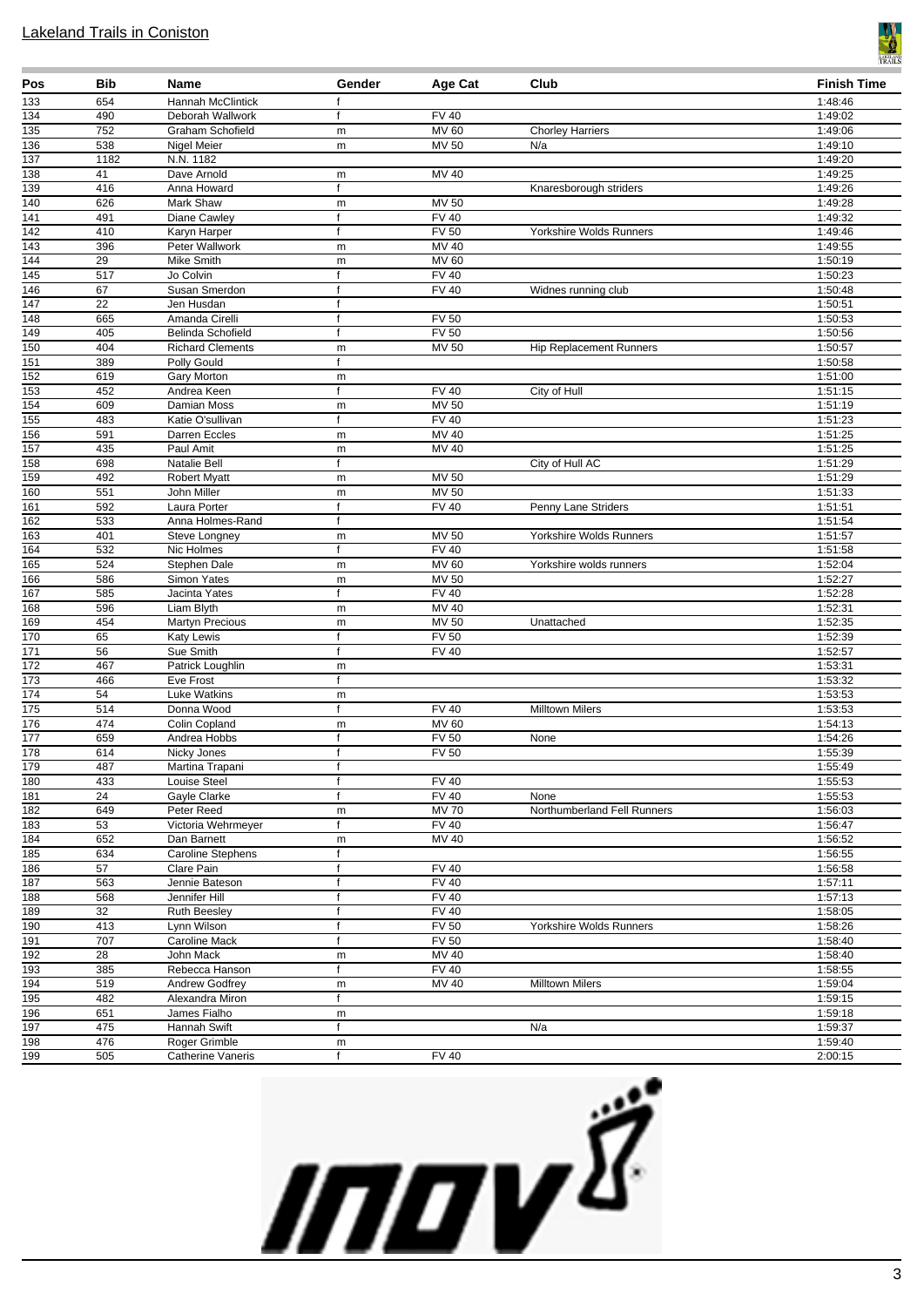

| Pos                                  | Bib             | <b>Name</b>                            | Gender            | Age Cat                      | Club                                             | <b>Finish Time</b> |
|--------------------------------------|-----------------|----------------------------------------|-------------------|------------------------------|--------------------------------------------------|--------------------|
| 200                                  | 408             | Karen Thistlethwaite                   | $\mathsf{f}$      |                              | Lonely Goat                                      | 2:00:50            |
| 201                                  | 595             | Paul Hatton                            | m                 | MV 60                        |                                                  | 2:01:05            |
| 202                                  | 594             | Grace Hatton                           | f                 |                              |                                                  | 2:01:05            |
| $\overline{203}$<br>204              | 432<br>470      | Paul Heaton                            | m                 | <b>MV 60</b><br>$MV$ 40      |                                                  | 2:01:20            |
| 205                                  | 540             | Steven Ohara<br>Linda Clark            | m<br>f            | <b>FV 60</b>                 |                                                  | 2:01:42<br>2:01:56 |
| 206                                  | 49              | Sheila Maxwell                         | $\mathsf{f}$      | <b>FV 60</b>                 | Lostock AC                                       | 2:01:58            |
| 207                                  | 577             | Colleen Thundercliffe                  | $\mathbf{f}$      | <b>FV 50</b>                 | City Of Hull Ac                                  | 2:02:10            |
| 208                                  | 456             | Suzie Hilton-bell                      | $\mathbf{f}$      | <b>FV 40</b>                 | City Of Hull                                     | 2:02:10            |
| 209                                  | 511             | Jo Burgoyne                            | $\mathsf{f}$      | <b>FV 50</b>                 | City of Hull                                     | 2:02:10            |
| 210                                  | 621             | Tony Pilkington                        | m                 | MV 60                        | <b>MV65</b>                                      | 2:02:26            |
| $\overline{211}$                     | 1574            | N.N. 1574                              |                   |                              |                                                  | 2:02:28            |
| 212                                  | 507             | Paul Denyer                            | m                 | MV 50                        | <b>St Bees Triers</b>                            | 2:02:45            |
| 213                                  | 508             | Amanda Denyer                          | f                 | <b>FV 40</b>                 |                                                  | 2:02:46            |
| 214                                  | 625             | Paul Thornton                          | m                 | $MV$ 50                      |                                                  | 2:03:04            |
| 215<br>$\overline{216}$              | 567<br>427      | Niki Ray                               | f                 | <b>FV 40</b><br><b>FV 40</b> |                                                  | 2:03:11<br>2:03:22 |
| 217                                  | 400             | Emma Hastie<br>Jane Hornby             | f<br>f            | <b>FV 40</b>                 | Parbold Pink panthers<br>Yorkshire Wolds Runners | 2:03:28            |
| $\overline{218}$                     | 636             | Laura Pilkington                       | $\mathsf{f}$      |                              |                                                  | 2:03:33            |
| 219                                  | 506             | Joanne Slinger                         | f                 | <b>FV 40</b>                 |                                                  | 2:03:57            |
| 220                                  | 11              | Rhian Broomhead                        | $\mathbf{f}$      | FV40                         |                                                  | 2:04:07            |
| 221                                  | 17              | Em Yolland                             | $\mathsf{f}$      |                              |                                                  | 2:04:18            |
| $\overline{222}$                     | 25              | <b>Cheryl Stanley</b>                  | $\mathbf{f}$      | <b>FV 40</b>                 |                                                  | 2:04:24            |
| 223                                  | 499             | <b>Graham Collins</b>                  | m                 | <b>MV 60</b>                 | <b>Milltown Milers</b>                           | 2:04:58            |
| 224                                  | 423             | Clare Laybourn                         | $\mathsf{f}$      | FV <sub>50</sub>             |                                                  | 2:05:09            |
| 225                                  | 45              | Lisa Kallal                            | $\mathsf{f}$      | <b>FV 50</b>                 |                                                  | 2:05:33            |
| 226                                  | 617             | Gay Goodson                            | f                 | <b>FV 40</b>                 |                                                  | 2:05:53            |
| 227                                  | 620             | Vic Atkinson                           | $\mathbf{f}$      | <b>FV 50</b>                 |                                                  | 2:05:53            |
| 228                                  | 445             | Wendy Lynch                            | $\mathsf{f}$      | <b>FV 50</b>                 | Low Fell Running Club                            | 2:05:54            |
| 229<br>230                           | 440             | <b>Robert Clayton</b>                  | m                 | <b>FV 40</b>                 | Lancaster & Morecambe AC                         | 2:06:13            |
| 231                                  | 437<br>441      | Jo Moss<br><b>Faith Firkins</b>        | f<br>$\mathbf{f}$ | <b>FV 50</b>                 |                                                  | 2:06:14<br>2:06:14 |
| 232                                  | 438             | Anna Richings                          | $\mathsf{f}$      | <b>FV 50</b>                 | Lancaster and Morecambe ac                       | 2:06:15            |
| 233                                  | 160             | Mark Taylor                            | m                 | MV 60                        |                                                  | 2:06:38            |
| 234                                  | 606             | Sarah Jackson-Hedges                   | f                 | <b>FV 50</b>                 | <b>Trentham Running Club</b>                     | 2:06:57            |
| 235                                  | 598             | Claire St John                         | $\mathbf{f}$      | <b>FV 40</b>                 | BLACKPOOL WYRE & FYLDE ATHLETICS CLUB            | 2:07:04            |
| 236                                  | 541             | Catherine Almond                       | f                 | <b>FV 60</b>                 |                                                  | 2:08:10            |
| 237                                  | 631             | <b>Viv Sherry</b>                      | f                 |                              |                                                  | 2:08:19            |
| 238                                  | 398             | Jane Marshall                          | $\mathbf{f}$      | <b>FV 50</b>                 | York Acorn Running Club                          | 2:08:19            |
| 239                                  | $\overline{73}$ | <b>Robert Mundy</b>                    | m                 | <b>MV 60</b>                 |                                                  | 2:08:30            |
| 240                                  | 556             | Eoin Matthews                          | m                 |                              |                                                  | 2:09:29            |
| 241                                  | 493             | Sonja Farish                           | $\mathsf{f}$      | <b>FV 50</b>                 | Parkside panthers                                | 2:10:16            |
| 242<br>$\overline{243}$              | 38<br>37        | Teresa Shrestha<br>Fiona Knox          | f<br>$\mathsf{f}$ | <b>FV 50</b><br>$FV$ 50      |                                                  | 2:10:38<br>2:10:39 |
| 244                                  | 500             | Row Spencer                            | m                 | <b>MV70</b>                  | Milltown Milers                                  | 2:11:35            |
| 245                                  | 657             | Linda Gant                             | $\mathsf{f}$      | <b>FV 60</b>                 | N/a                                              | 2:11:46            |
| <u>246</u>                           | 658             | Karen Blackley                         | Ť.                | FV 50                        |                                                  | 2:11:48            |
| 247                                  | 623             | Paul Wallis                            | m                 | MV 50                        |                                                  | 2:12:12            |
| $\overline{248}$                     | 560             | Jason Stanley                          | m                 | MV 40                        |                                                  | 2:12:13            |
| 249                                  | 59              | John Kelsey                            | m                 | <b>MV 50</b>                 |                                                  | 2:12:13            |
| $\overline{250}$                     | 734             | Chris Land                             | m                 | MV 50                        | Quakers                                          | 2:12:18            |
| 251                                  | 40              | Jessica Gould                          | f                 |                              |                                                  | 2:12:48            |
| $\overline{252}$                     | 1373            | N.N. 1373                              |                   |                              |                                                  | 2:13:28            |
| 253                                  | 613             | Shiran Cleminson                       | f                 | <b>FV 50</b>                 | <b>Boldmere bullets</b>                          | 2:13:34            |
| $\overline{254}$                     | 387             | Darren Maggs                           | ${\sf m}$         | MV 50                        |                                                  | 2:13:35            |
| $\overline{255}$                     | 386             | Claire Maggs                           | f<br>f            | <b>FV 50</b><br><b>FV 40</b> |                                                  | 2:13:35            |
| $\overline{256}$<br>$\overline{257}$ | 558<br>107      | Susie Hanley<br><b>Claire Brierley</b> | f                 | <b>FV 50</b>                 | <b>Milltown Milers</b>                           | 2:14:15<br>2:14:31 |
| 258                                  | 552             | Kay Campbell                           | $\mathbf{f}$      | <b>FV 40</b>                 | RI Hughes Primary School                         | 2:14:46            |
| 259                                  | 774             | Marianne Manson                        | f                 | <b>FV 40</b>                 | Dockside Runners                                 | 2:14:54            |
| 260                                  | 458             | Susan Fletcher                         | $\mathsf{f}$      | <b>FV 50</b>                 | Fit Mums And Friends                             | 2:15:33            |
| $\overline{261}$                     | 436             | Karen Scott                            | f                 | $\overline{FV40}$            | City of Hull AC                                  | 2:15:33            |
| $\overline{262}$                     | 58              | Paul Amos                              | m                 | <b>MV 50</b>                 |                                                  | 2:18:15            |
| 263                                  | 430             | Carole Heaton                          | f                 | <b>FV 50</b>                 | <b>Lions Running Community</b>                   | 2:18:52            |
| 264                                  | 509             | Darren Gillman                         | m                 | MV 50                        | <b>Todmorden Harriers</b>                        | 2:20:36            |
| $\overline{265}$                     | 542             | Dave Cope                              | m                 | <b>MV 70</b>                 |                                                  | 2:20:38            |
| 266                                  | 477             | Alison Nordon                          | f                 | FV <sub>50</sub>             |                                                  | 2:20:48            |

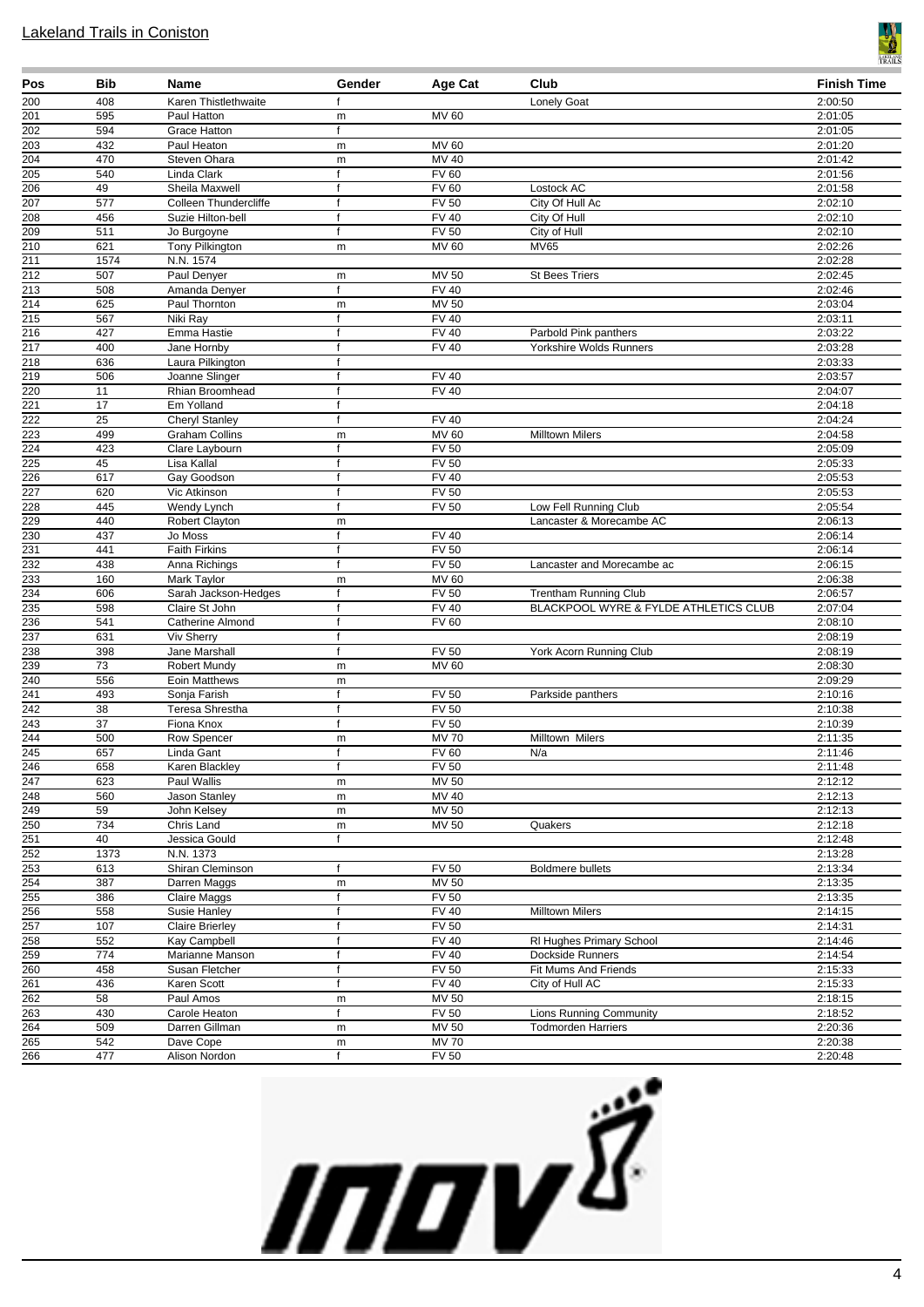

| Pos | <b>Bib</b> | Name                      | Gender | Age Cat      | Club                             | <b>Finish Time</b> |
|-----|------------|---------------------------|--------|--------------|----------------------------------|--------------------|
| 267 | 424        | Steve Webster             | m      | MV 60        |                                  | 2:22:53            |
| 268 | 464        | Jacqueline Shore          |        | <b>FV 60</b> |                                  | 2:23:01            |
| 269 | 495        | <b>Timothy Mcwilliams</b> | m      | MV 50        |                                  | 2:23:58            |
| 270 | 450        | Lenka Ward                |        | <b>FV 40</b> | Susie Anton Ladies On The Run    | 2:24:45            |
| 271 | 448        | Gwen Woznikowska          |        |              | Susie Anton Pt Ladies On The Run | 2:24:45            |
| 272 | 574        | John Bibby                | m      | MV 40        |                                  | 2:25:36            |
| 273 | 79         | Gillian MacDonald         |        |              |                                  | 2:26:38            |
| 274 | 644        | Mark Gray                 | m      | MV 50        | <b>Blackpool Freedom Runners</b> | 2:30:19            |
| 275 | 643        | Hayley Gray               |        | <b>FV 40</b> |                                  | 2:30:19            |
| 276 | 75         | Julie Dugdale             |        | <b>FV 50</b> |                                  | 2:34:06            |
| 277 | 74         | Sarah Boyle               |        | <b>FV 50</b> |                                  | 2:34:06            |
| 278 | 76         | Julie Bland               |        | <b>FV 50</b> |                                  | 2:34:06            |
| 279 | 647        | Gabby Thorpe              |        | <b>FV 40</b> |                                  | 2:34:37            |
| 280 | 550        | Vivienne Watson           |        | <b>FV 50</b> |                                  | 2:38:05            |
| 281 | 535        | Amanda Craven             |        | <b>FV 40</b> |                                  | 2:38:39            |
| 282 | 68         | Jill Reed                 |        | <b>FV 50</b> |                                  | 2:43:22            |
| 283 | 473        | Roberta Whyte             |        | <b>FV 60</b> | Linlithgow Athletic Club         | 2:46:34            |
| 284 | 838        | Katy Hartley              |        |              |                                  | 2:49:07            |
| 285 | 78         | <b>Matthew Butler</b>     | m      | MV 40        |                                  | 3:07:55            |
| 286 | 60         | Roza Housby               |        |              |                                  | 3:07:55            |
| 287 | 539        | Carl Lockwood             | m      | MV 60        |                                  | 3:27:02            |

# **Trail Race 15k 2pm**

| 288              | 729              | Philip Hinchcliffe    | m            |                    | <b>Holmfirth Harriers</b>       | 1:03:03 |
|------------------|------------------|-----------------------|--------------|--------------------|---------------------------------|---------|
| 289              | 730              | Lewis Hinchcliffe     | m            |                    |                                 | 1:03:25 |
| 290              | $\overline{96}$  | Alex Haine            | m            |                    |                                 | 1:04:17 |
| 291              | 102              | <b>Tim Campbell</b>   | m            | MV 40              | Astley & Tyldesley Road Runners | 1:05:00 |
| 292              | 161              | <b>Lewis Bowness</b>  | f            |                    |                                 | 1:06:20 |
| 293              | 788              | Helen Smith           | $\mathsf{f}$ |                    | <b>Wharfedale Harriers</b>      | 1:06:53 |
| 294              | 743              | Jack Gribbin          | m            |                    | <b>Ilkley Harriers</b>          | 1:07:32 |
| 295              | 765              | <b>Bobby Jones</b>    | m            |                    |                                 | 1:08:30 |
| 296              | 754              | Jon Gardiner          | m            |                    |                                 | 1:08:43 |
| 297              | 777              | Jacob Tonkin          | m            |                    | <b>Keswick AC</b>               | 1:09:36 |
| 298              | 701              | Jim Harlock           | m            | <b>MV 50</b>       | City Of Hull Ac                 | 1:09:40 |
| 299              | 779              | Steve Paterson        | m            | <b>MV 50</b>       |                                 | 1:11:02 |
| $\overline{300}$ | 98               | Adam Taylor           | m            |                    | Kendal AAC                      | 1:11:42 |
| 301              | 164              | N.N. 164              |              |                    |                                 | 1:12:34 |
| 302              | $\overline{715}$ | Tom Shaw              | m            |                    | North Endurance                 | 1:13:07 |
| $\overline{303}$ | 757              | Daniel Scott          | m            |                    |                                 | 1:13:32 |
| $\overline{304}$ | 749              | Lucy Rawlinson        | f            |                    | Leigh Harriers                  | 1:13:48 |
| 305              | 763              | <b>Richard Bate</b>   | m            |                    | Mercia Fell Runners             | 1:15:00 |
| 306              | 87               | Peter Mason           | m            | <b>MV 40</b>       | City of Hull AC                 | 1:15:15 |
| $\overline{307}$ | 726              | Karen Smith           | f            |                    | <b>St Bees Triers</b>           | 1:16:06 |
| 308              | 671              | Stephen Walker        | m            | MV 40              | <b>Beverley Ac</b>              | 1:16:16 |
| 309              | 699              | Tim Savage            | m            | <b>MV 50</b>       | City of Hull AC                 | 1:16:21 |
| 310              | 90               | Peter Fishpool        | m            | <b>MV 50</b>       | Yorkshire Wolds Runners         | 1:17:05 |
| $\overline{311}$ | 695              | <b>Tim Pattle</b>     | m            | <b>MV 40</b>       |                                 | 1:17:10 |
| 312              | 782              | Ed Galloway           | m            |                    |                                 | 1:17:22 |
| $\overline{313}$ | 163              | <b>Ben Birtles</b>    | m            | <b>MV 40</b>       | City of Hull                    | 1:17:33 |
| 314              | 685              | Kate Gibson           | f            |                    |                                 | 1:18:43 |
| $\overline{315}$ | 691              | Paul Cartwright       | m            | <b>MV 60</b>       | City Of Hull Ac                 | 1:18:59 |
| $\overline{316}$ | 100              | Peter Hood            | m            | <b>MV 60</b>       | Wolverhampton And Bilston       | 1:19:21 |
| 317              | 751              | <b>Eleanor Fowler</b> | f            | <b>FV 40</b>       | <b>Badgers</b>                  | 1:19:24 |
| $\overline{318}$ | 696              | Rob ALEXANDER         | m            | <b>MV 40</b>       | City Of Hull Ac                 | 1:19:50 |
| 319              | 783              | <b>Becky Lloyd</b>    | f            |                    |                                 | 1:19:56 |
| $\overline{320}$ | 719              | Gary Bonner           | m            | <b>MV 50</b>       | <b>Sedgley Striders</b>         | 1:20:08 |
| 321              | 735              | James Grinbergs       | m            | MV 40              | Eden Runners                    | 1:20:13 |
| 322              | 679              | David Stainthorpe     | m            | <b>MV 50</b>       | <b>Selby Striders</b>           | 1:21:07 |
| 323              | $\overline{92}$  | <b>Bill Hulme</b>     | m            | $\overline{MV}$ 40 | Non aff.                        | 1:21:21 |
| 324              | 767              | Andrew Dawson         | m            | <b>MV 40</b>       |                                 | 1:22:00 |
| 325              | 85               | John Smith            | m            | <b>MV 60</b>       | City Of Hull Ac                 | 1:22:21 |
| 326              | 746              | Freddie Jewell        | m            |                    |                                 | 1:22:25 |
| 327              | 778              | <b>Bruce Penhale</b>  | m            | <b>MV 60</b>       |                                 | 1:22:34 |
| $\frac{1}{328}$  | 756              | Glenn Boulter         | m            | <b>MV 40</b>       | Glaxo Hoad Hill Harriers        | 1:23:44 |
| $\overline{329}$ | 758              | David Norman          | m            | <b>MV 50</b>       | Wolverhampton & Bilston AC      | 1:24:03 |
| 330              | 88               | <b>Rupert Wilks</b>   | m            | <b>MV 50</b>       | City Of Hull Ac                 | 1:24:22 |
| 331              | 690              | <b>LIAM MCDONNELL</b> | m            | MV 40              | <b>SOUTHPORT</b>                | 1:24:22 |
|                  |                  |                       |              |                    |                                 |         |

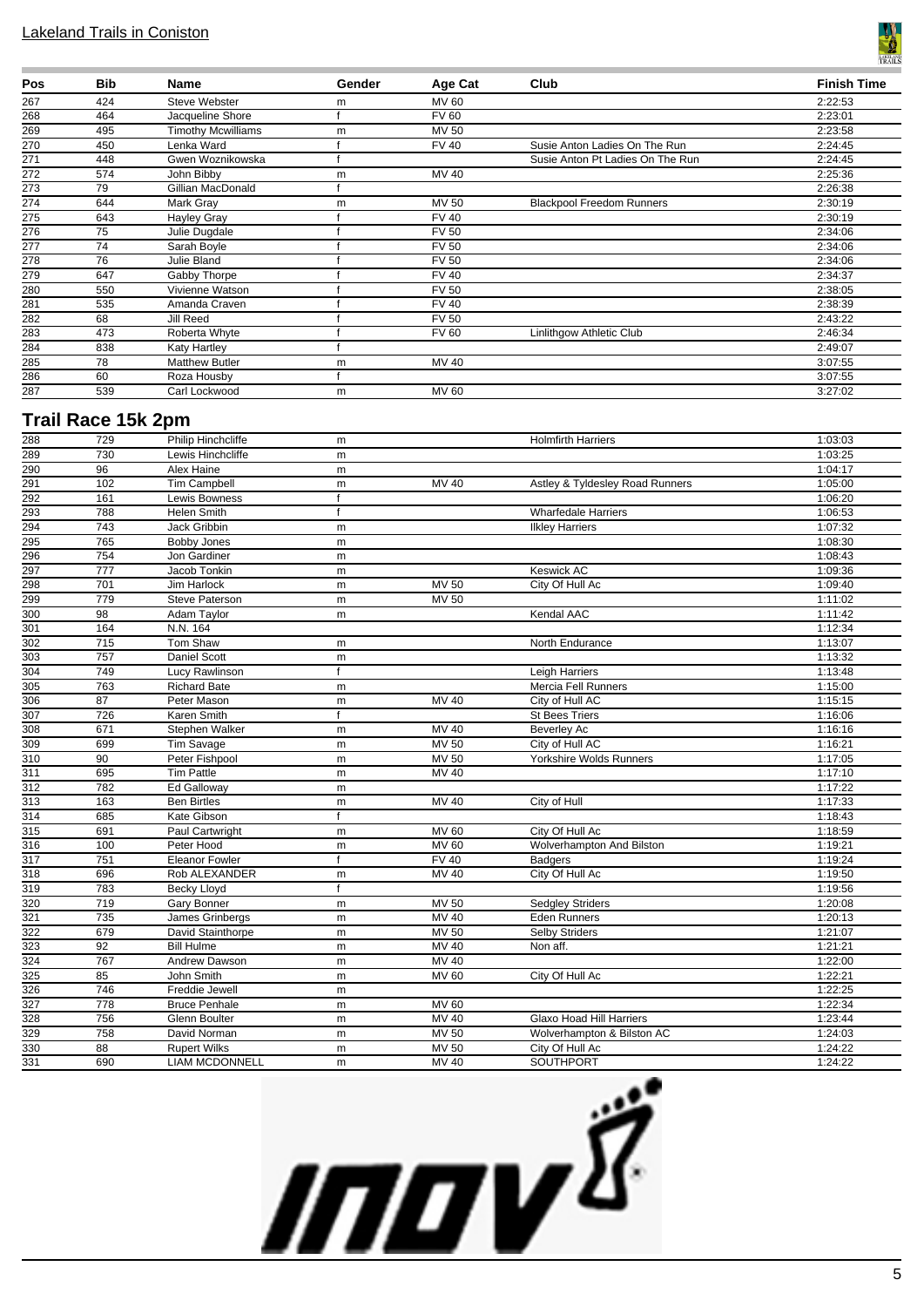

| Pos              | <b>Bib</b> | Name                        | Gender       | Age Cat          | Club                                   | <b>Finish Time</b> |
|------------------|------------|-----------------------------|--------------|------------------|----------------------------------------|--------------------|
| 332              | 93         | Ruth Mackenzie              |              |                  |                                        | 1:24:36            |
| 333              | 684        | Will Hastings               | m            |                  |                                        | 1:24:39            |
| 334              | 740        | <b>Joy Livermore</b>        | f            | <b>FV 40</b>     | The Bield, Valley Road                 | 1:25:10            |
| 335              | 709        | Lynne Callaghan             | f            | FV40             | <b>Trentham RC</b>                     | 1:25:40            |
| 336              | 717        | Eugene Grant                | ${\sf m}$    | <b>MV 50</b>     |                                        | 1:25:47            |
| $\overline{337}$ | 723        | Abby Huxtable               | f            |                  | <b>Pocklington Runners</b>             | 1:26:03            |
| 338              | 700        | <b>Chris Birkett</b>        | ${\sf m}$    | MV 40            |                                        | 1:26:34            |
| 339              | 736        | Andrew Tomlinson            | m            | <b>MV 40</b>     |                                        | 1:27:00            |
| 340              | 759        | Lesley Fisher               | $\mathbf{f}$ | <b>FV 60</b>     | <b>Burnden Road Runners</b>            | 1:27:30            |
| $\frac{1}{341}$  | 716        | Joanne Grant                | f            | <b>FV 50</b>     | <b>Milltown Milers</b>                 | 1:27:48            |
| 342              | 706        | Nicola Hughes               | f            |                  |                                        | 1:28:02            |
| 343              | 760        | Geoff Dale                  | m            | MV 40            |                                        | 1:28:02            |
| 344              | 89         | Merlin Duff                 | m            |                  |                                        | 1:28:25            |
| 345              | 775        | <b>Bruce Sawyer</b>         | m            | <b>MV 40</b>     |                                        | 1:28:50            |
| 346              | 733        | Andrew Teague               | m            |                  |                                        | 1:28:51            |
| 347              | 785        | <b>Stevie Mulgrave</b>      | m            |                  |                                        | 1:29:13            |
| $\frac{1}{348}$  | 784        | Harry Gawler                | m            |                  |                                        | 1:29:14            |
| 349              | 772        | Stephen Stuart              | m            | <b>MV 50</b>     |                                        | 1:29:21            |
| 350              | 108        | Michelle Thompson           |              | FV40             | Morpeth Harriers AC                    | 1:29:29            |
| 351              | 675        | John Pollard                | m            | <b>MV 60</b>     | Glossopdale Harriers                   | 1:29:53            |
| 352              | 104        | Aileen Gibson               | $\mathbf{f}$ | <b>FV 40</b>     |                                        | 1:30:06            |
| 353              | 766        | Andrew Robertson            | ${\sf m}$    |                  |                                        | 1:30:29            |
| 354              | 776        | Boris Psodorov              | ${\sf m}$    |                  | <b>Keswick AC</b>                      | 1:30:50            |
| 355              | 103        | Simon Hawkyard              | m            | <b>MV 60</b>     |                                        | 1:31:18            |
| 356              | 708        | Lindsay Smith               |              |                  | Derwent Valley Running Club            | 1:33:30            |
| $\overline{357}$ | 681        | <b>Richard Hawkins</b>      | m            | <b>MV 40</b>     | <b>York Postal Harriers</b>            | 1:34:01            |
| 358              | 99         | Rosie Taylor                | $\mathbf{f}$ |                  |                                        | 1:34:01            |
| 359              | 680        | Lesley Stainthorpe          | $\mathsf{f}$ | <b>FV 40</b>     | <b>Selby Striders</b>                  | 1:34:40            |
| 360              | 710        | Emma Giles                  | $\mathbf f$  | <b>FV 40</b>     | <b>Selby Striders</b>                  | 1:35:27            |
| 361              | 676        | Paula Fenteman              | f            | <b>FV 40</b>     | Selby Striders                         | 1:35:27            |
| 362              | 678        | Adrian Craven               | ${\sf m}$    | <b>MV 50</b>     | Selby Striders                         | 1:35:28            |
| $\overline{363}$ | 721        | Philippa Leach              | $\mathbf{f}$ | FV60             |                                        | 1:35:57            |
| 364              | 786        | James Bartholomew           | m            | <b>MV 50</b>     |                                        | 1:36:33            |
| 365              | 773        | <b>Andrew Stuart</b>        | ${\sf m}$    | <b>MV 50</b>     |                                        | 1:36:51            |
| 366              | 110        | Mandy Clarke                | $\mathbf f$  | <b>FV 50</b>     | <b>Bingley Harriers</b>                | 1:39:25            |
| 367              | 82         | <b>Stuart Brighouse</b>     | m            | <b>MV 50</b>     |                                        | 1:40:18            |
| 368              | 764        | Ewan Taylor                 | ${\sf m}$    |                  |                                        | 1:40:28            |
| 369              | 101        | Felicia Singleton           | f            | FV <sub>50</sub> |                                        | 1:40:28            |
| 370              | 105        | <b>Richard Toller</b>       | m            | <b>MV 60</b>     | Dundee Road Runners Ac                 | 1:42:42            |
| 371              | 683        | <b>Claire Peek</b>          | $\mathbf f$  |                  |                                        | 1:42:59            |
| 372              | 761        | <b>Stacy Dale</b>           | $\mathsf{f}$ | <b>FV 40</b>     |                                        | 1:43:14            |
| 373              | 106        | Donald Nichol               | m            | <b>MV 60</b>     | ramsbottom running club                | 1:43:18            |
| 374              | 741        | Phil Smith                  | ${\sf m}$    | <b>MV 50</b>     |                                        | 1:43:24            |
| 375              | 81         | Sarah Hastings              | f            | <b>FV 50</b>     |                                        | 1:44:16            |
| 376              | 94         | Georgia Villalobos          | $\mathsf{f}$ | <b>FV 40</b>     | Prudhoe plodders                       | 1:44:19            |
| 377              | 711        | Danielle Glover             | f            |                  |                                        | 1:44:21            |
| 378              | 712        | <b>Christopher Wardrope</b> | ${\sf m}$    | MV 40            |                                        | 1:44:22            |
| 379              | 713        | John Summers                | m            | <b>MV 40</b>     |                                        | 1:45:09            |
| 380              | 95         | Daniel Shercliff            | m            | MV 40            |                                        | 1:45:10            |
| 381              | 748        | Lee Clark                   | m            | <b>MV 40</b>     | Team Acf                               | 1:50:44            |
| 382              | 738        | Emma Fance                  | $\mathsf{f}$ |                  | Victoria Park Running Club, Warrington | 1:53:03            |

# **Trail Run 10k 11am**

| 383 | 896 | <b>Richard Wilson</b> | m | MV 40 | Kendal AC                             | 0:48:43 |
|-----|-----|-----------------------|---|-------|---------------------------------------|---------|
| 384 | 895 | Ronnie Haddow         | m | MV 50 | <b>Furness Fell Runners</b>           | 0:50:01 |
| 385 | 800 | James Barsby          | m |       |                                       | 0:50:06 |
| 386 | 111 | Dan Bell              | m |       |                                       | 0:50:28 |
| 387 | 860 | Jamie Marsland        | m |       |                                       | 0:50:43 |
| 388 | 887 | Liam Gregory          | m |       |                                       | 0:52:07 |
| 389 | 875 | Chris Kennedy         | m | MV 40 | Tyne and Wear fire and rescue service | 0:54:08 |
| 390 | 970 | Franklin Higgins      | m |       |                                       | 0:54:17 |
| 391 | 976 | Jim Andrews           | m | MV 50 | <b>Helm Hill Runners</b>              | 0:54:32 |
| 392 | 844 | Gary O'Neill          | m | MV 40 | <b>Furness Fell Runners</b>           | 0:54:44 |
| 393 | 955 | Rachel Crow           |   |       |                                       | 0:55:44 |
| 394 | 925 | <b>Tim Gmerek</b>     | m | MV 40 |                                       | 0:56:14 |
| 395 | 985 | Adrian Filipek        | m |       |                                       | 0:56:36 |
| 396 | 795 | <b>Philip Neal</b>    | m | MV 40 | Quakers Running Club                  | 0:56:56 |

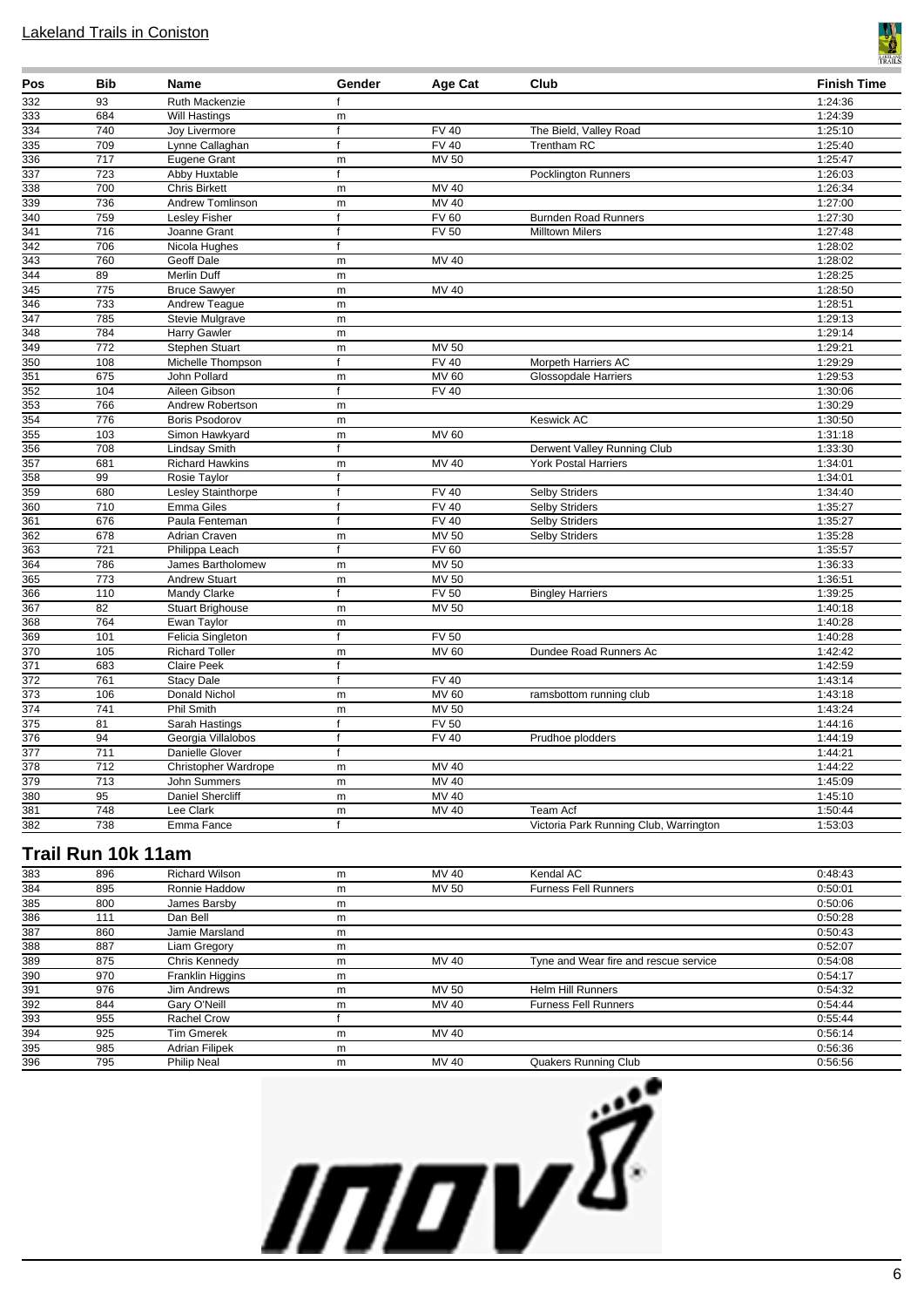

| Pos                     | <b>Bib</b>      | Name                                    | Gender         | Age Cat                      | Club                             | <b>Finish Time</b> |
|-------------------------|-----------------|-----------------------------------------|----------------|------------------------------|----------------------------------|--------------------|
| 397                     | 142             | Joel Tyler                              | m              |                              |                                  | 0:56:56            |
| 398                     | 947             | Mark Wilson                             | m              | MV 50                        | No Drama Llamas Running          | 0:58:07            |
| 399                     | 989             | David Atkinson                          | m              | <b>MV 50</b>                 | <b>Blengdale Runners</b>         | 0:58:20            |
| 400                     | 975             | Hannah Whitelam                         | f              |                              |                                  | 0:58:21            |
| 401                     | 822             | Chris Shaw                              | m              | MV 60                        | Dark Peak Fell Runners           | 0:58:36            |
| 402<br>403              | 143<br>135      | David Brooks<br>Philip Hitchmough       | m<br>m         | <b>MV 50</b><br><b>MV 50</b> | <b>Bowland Bimblers</b>          | 0:58:46<br>0:59:06 |
| 404                     | 880             | Gareth Stansfield                       | m              |                              |                                  | 1:00:31            |
| 405                     | 910             | Lynsay Adair                            | f              |                              | Widnes Wasps                     | 1:00:32            |
| 406                     | 830             | <b>Mike Collins</b>                     | m              | MV 50                        |                                  | 1:00:32            |
| 407                     | 842             | Katrina Mccaughan                       | f              | <b>FV 40</b>                 |                                  | 1:00:59            |
| 408                     | 847             | Simon Thomas                            | m              | MV 40                        |                                  | 1:01:19            |
| 409                     | 848             | <b>Nick Cook</b>                        | m              | MV 40                        |                                  | 1:01:39            |
| 410                     | 936             | Jack Stockton                           | m              |                              |                                  | 1:02:12            |
| 411                     | 950             | James Southworth                        | m              |                              |                                  | 1:02:12            |
| 412                     | 832             | Kevin Eland                             | m              |                              |                                  | 1:02:56            |
| 413                     | 871             | Henry Lucas                             | m              |                              |                                  | 1:03:13            |
| 414<br>$\overline{415}$ | 870<br>977      | <b>Gerard Lucas</b><br>Jo Andrews       | m<br>f         | MV 40<br><b>FV 50</b>        |                                  | 1:03:13<br>1:03:18 |
| 416                     | 894             | Graham Kenealy                          | m              | MV60                         |                                  | 1:04:00            |
| $\overline{417}$        | 836             | Colin Walton                            | m              | MV 40                        |                                  | 1:04:32            |
| 418                     | 869             | David Hull                              | m              | <b>MV 60</b>                 |                                  | 1:04:42            |
| 419                     | 883             | Joanne Moyers                           | f              | <b>FV 50</b>                 | Widnes Wasps LRC                 | 1:04:48            |
| 420                     | 946             | Steven Livingstone                      | m              |                              |                                  | 1:05:10            |
| 421                     | 444             | John Gray                               | m              | MV 50                        |                                  | 1:05:38            |
| 422                     | 156             | Jane Disley                             | f              | <b>FV 50</b>                 | <b>Black Combe Runners</b>       | 1:05:47            |
| 423                     | 956             | Richard Davison                         | m              |                              |                                  | 1:06:14            |
| 424                     | 915             | Elaine Fisher                           | f              | <b>FV 50</b>                 | Ambleside AC                     | 1:06:54            |
| 425                     | 794             | Andy Brayshaw                           | m              | $MV$ 40                      |                                  | 1:07:03            |
| 426                     | 988             | Jonny Grisedale                         | m              | MV 40                        |                                  | 1:07:04            |
| 427<br>428              | 808<br>812      | Adam Birch                              | m              | MV 40                        |                                  | 1:07:21<br>1:07:47 |
| 429                     | 798             | Richard Campbell<br>Joseph Ritson       | m<br>m         | MV 60                        | Derwent Ac Cockermouth           | 1:08:12            |
| 430                     | 127             | Michael Hitchmough                      | m              | <b>MV 40</b>                 |                                  | 1:08:18            |
| 431                     | 146             | <b>Stephanie Gillies</b>                | f              | <b>FV 50</b>                 | Glaxo Hoad Hill Harriers         | 1:08:19            |
| 432                     | 826             | <b>Richard Young</b>                    | m              | <b>MV 50</b>                 |                                  | 1:09:03            |
| 433                     | 858             | Oscar Wiblishauser                      | m              |                              | SurvivalRunning Augsburg         | 1:09:16            |
| 434                     | 902             | <b>Martin Bates</b>                     | m              | <b>MV 60</b>                 | <b>Wesham Road Runners</b>       | 1:09:40            |
| 435                     | 991             | Jake Eddleston                          | m              |                              |                                  | 1:09:54            |
| 436                     | 961             | Korinne Shaw                            | f              |                              |                                  | 1:10:10            |
| 437                     | 958             | <b>Jackie Watts</b>                     | f              | <b>FV 40</b>                 |                                  | 1:10:24            |
| 438                     | 821             | Neil Jarvis                             | m              | <b>MV 50</b>                 |                                  | 1:10:33            |
| 439<br>440              | 818<br>819      | <b>Bella Cuthbert</b>                   | f<br>f         | FV40                         |                                  | 1:10:42<br>1:10:58 |
| 441                     | 897             | Katherine France<br><b>Stacey Clark</b> | f              |                              | Widnes Wasps Ladies Running Club | 1:11:36            |
| 442                     | 122             | Nicky Race                              | f              |                              |                                  | 1:11:47            |
|                         | 962             | <b>Ashley Barrett</b>                   | f              |                              |                                  | 1:12:10            |
| $\frac{443}{444}$       | 907             | Steve Jones                             | ${\sf m}$      | <b>MV 40</b>                 |                                  | 1:12:11            |
| 445                     | 859             | <b>Helen Davies</b>                     | f              |                              |                                  | 1:12:22            |
| 446                     | 149             | Connie Higgins                          | f              |                              |                                  | 1:12:40            |
| 447                     | 15              | Rachel Summers                          | f              | <b>FV 50</b>                 |                                  | 1:12:53            |
| 448                     | $\overline{26}$ | Ben Higginson                           | m              | MV 60                        | <b>Preston Harriers</b>          | 1:12:57            |
| 449                     | 968             | <b>Richard Harding</b>                  | m              | <b>MV 40</b>                 |                                  | 1:13:40            |
| 450                     | 857             | Sam Birchall                            | ${\sf m}$      |                              |                                  | 1:13:43            |
| 451                     | 876             | Dale Gerrard                            | ${\sf m}$      |                              |                                  | 1:13:48            |
| $\overline{452}$<br>453 | 981             | Martin Wiblishauser                     | m              | MV 50<br><b>MV 50</b>        | SurvivalRunning Augsburg         | 1:13:54            |
| 454                     | 118<br>147      | Sandra Guise<br>Nick Lewer              | m<br>${\sf m}$ | <b>MV70</b>                  |                                  | 1:14:03<br>1:14:18 |
| 455                     | 899             | Roy Barton                              | m              | <b>MV 50</b>                 |                                  | 1:14:23            |
| 456                     | 399             | <b>Lindsay Sutcliffe</b>                | f              | <b>FV 40</b>                 | Knaresborough Striders           | 1:14:46            |
| 457                     | 957             | <b>Kristy Wonders</b>                   | f              | FV40                         | North Shields Poly               | 1:14:54            |
| 458                     | 861             | Jo Bonham                               | f              | <b>FV 50</b>                 |                                  | 1:15:08            |
| 459                     | 582             | Nasreen Alexandra Knight                | f              | <b>FV 40</b>                 |                                  | 1:15:16            |
| 460                     | 810             | Jacq Charles                            | $\mathsf{f}$   | <b>FV 40</b>                 | Wirral Vikings Trc               | 1:15:24            |
| 461                     | 834             | Lucy McKenna                            | f              |                              | <b>Wigan Harriers</b>            | 1:15:28            |
| 462                     | 117             | lan Walker                              | m              | <b>MV 60</b>                 | Glaxo Hoad Hill Harriers         | 1:15:31            |
| 463                     | 922             | Nicola Daley                            | f              | FV 50                        | <b>Widnes Wasps</b>              | 1:15:33            |

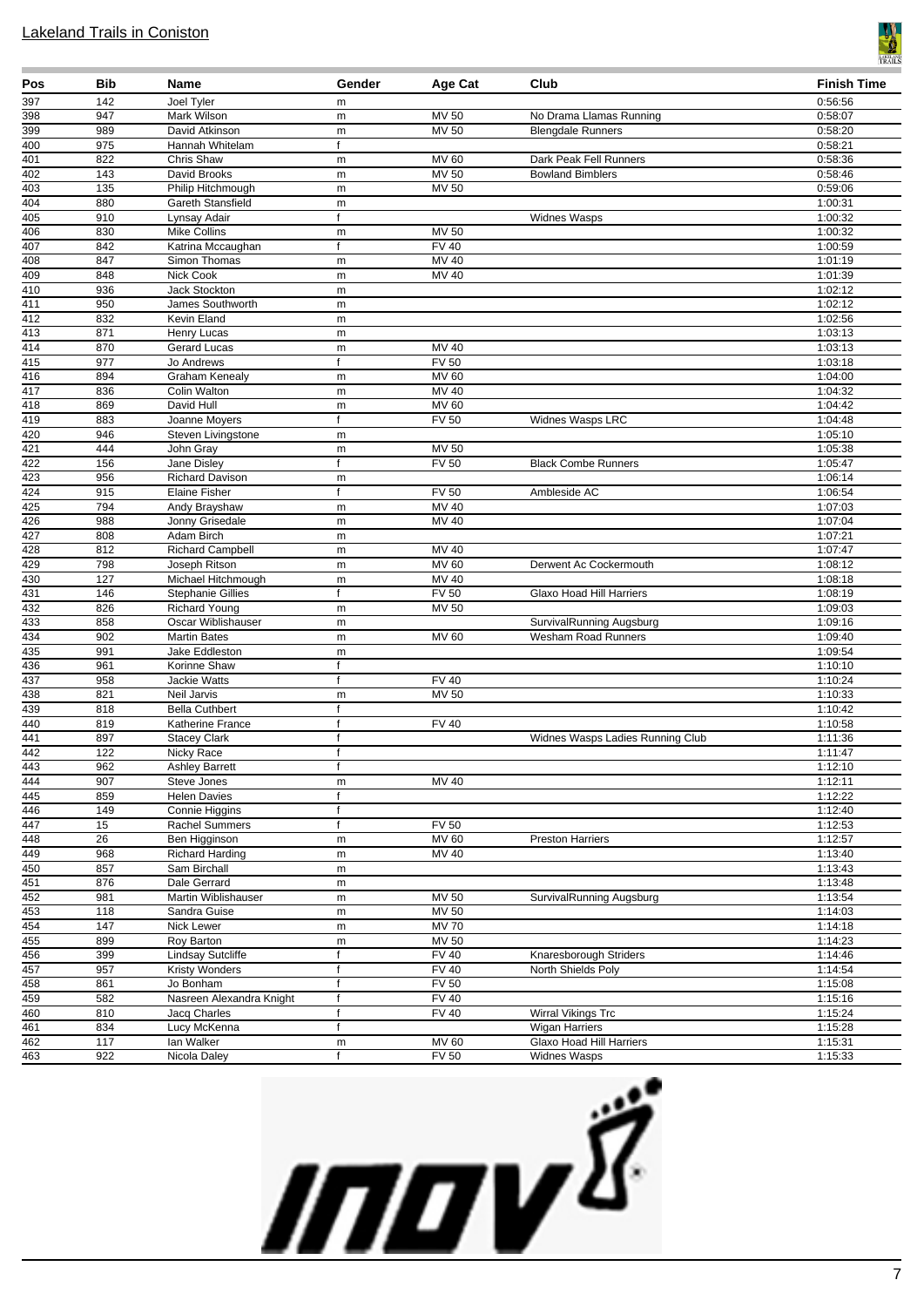

| Pos                     | <b>Bib</b> | Name                               | Gender            | Age Cat                      | Club                                   | <b>Finish Time</b> |
|-------------------------|------------|------------------------------------|-------------------|------------------------------|----------------------------------------|--------------------|
| 464                     | 141        | <b>Catherine Doyle</b>             | f                 | <b>FV 50</b>                 |                                        | 1:15:41            |
| 465                     | 931        | Jason Smith                        | m                 |                              |                                        | 1:15:50            |
| 466                     | 846        | Graeme Atkinson                    | m                 | MV 50                        |                                        | 1:16:08            |
| 467                     | 837        | andy walton                        | m                 |                              | alston FC                              | 1:16:11            |
| 468                     | 841        | Jean Turner                        | $\mathsf{f}$      | <b>FV 60</b>                 | <b>Telford Harriers</b>                | 1:16:12            |
| 469                     | 852        | Deborah Thorneycroft               | $\mathsf{f}$      | <b>FV 50</b>                 |                                        | 1:16:16            |
| 470<br>471              | 796<br>850 | <b>Lesley Neal</b><br>Jane O'Brien | f<br>$\mathsf{f}$ | <b>FV 40</b><br><b>FV 50</b> | Quakers running club                   | 1:16:22            |
| $\overline{472}$        | 980        | Celia Wiblishauser                 | f                 | $\overline{FV}$ 40           | Survival Running Augsburg              | 1:16:28<br>1:16:38 |
| 473                     | 939        | <b>Vicky Barker</b>                | f                 | <b>FV 50</b>                 | <b>Dragons Running Club</b>            | 1:16:42            |
| 474                     | 914        | <b>LiesI Allcock</b>               | f                 | $\overline{FV}$ 50           |                                        | 1:16:50            |
| 475                     | 997        | Louisa Graham                      | $\mathsf{f}$      | <b>FV 40</b>                 |                                        | 1:16:53            |
| 476                     | 162        | Martin Allison                     | m                 |                              | Wesham Road Runners                    | 1:17:26            |
| 477                     | 124        | Alex OBrien                        | ${\sf m}$         |                              |                                        | 1:17:31            |
| 478                     | 865        | Jo Mccaffery                       | f                 | <b>FV 40</b>                 | <b>Wesham Road Runners</b>             | 1:17:36            |
| 479                     | 148        | Pete Holding                       | m                 | <b>MV 60</b>                 |                                        | 1:17:38            |
| 480                     | 881        | Susanne Parry                      | $\mathsf{f}$      | <b>FV 50</b>                 |                                        | 1:17:38            |
| 481                     | 901        | Sophie Roberts                     | f                 |                              |                                        | 1:17:41            |
| 482                     | 121        | Antonina Lach                      | f                 |                              |                                        | 1:17:51            |
| 483                     | 930        | Elin Brooks                        | f                 |                              |                                        | 1:18:04            |
| 484                     | 802        | Jayne Batt                         | $\mathsf{f}$      | <b>FV 60</b>                 |                                        | 1:18:06            |
| 485                     | 831        | Paul Cobham                        | m                 |                              |                                        | 1:18:10            |
| 486<br>487              | 853<br>827 | Melissa Grocock<br>Glyn Mcgovern   |                   | <b>FV 40</b><br><b>MV 50</b> |                                        | 1:18:28<br>1:18:41 |
| 488                     | 155        | Shelley Strydom                    | ${\sf m}$<br>f    | FV40                         | <b>Furness Fell Runners</b>            | 1:18:52            |
| 489                     | 824        | Adam Dickinson                     | m                 |                              |                                        | 1:19:11            |
| 490                     | 815        | Tina Gee                           | f                 | <b>FV 60</b>                 |                                        | 1:19:12            |
| 491                     | 882        | <b>Claire Smith</b>                | f                 | <b>FV 40</b>                 | North Shields Poly Ac                  | 1:19:27            |
| 492                     | 921        | Andy Floyd                         | m                 | <b>MV 50</b>                 |                                        | 1:20:06            |
| 493                     | 154        | Jayne Dore                         | $\mathsf{f}$      | <b>FV 50</b>                 |                                        | 1:20:10            |
| 494                     | 849        | Mandy Borthwick                    |                   | <b>FV 40</b>                 |                                        | 1:20:50            |
| 495                     | 443        | Amanda Gray                        | $\mathbf f$       | FV <sub>50</sub>             |                                        | 1:21:17            |
| 496                     | 898        | Linda Moore                        | $\mathsf{f}$      | <b>FV 60</b>                 | Widnes Wasps LRC                       | 1:21:31            |
| 497                     | 974        | James Featherstone                 | m                 | <b>MV 60</b>                 |                                        | 1:21:47            |
| 498                     | 969        | Alison Bentley Higgins             | $\mathsf{f}$      | <b>FV 50</b>                 | Frome Running Club                     | 1:21:48            |
| 499                     | 971        | <b>Emma Brierley</b>               | $\mathsf{f}$      | <b>FV 40</b>                 |                                        | 1:21:50            |
| 500                     | 999        | Sarah Yeates                       | $\mathsf{f}$      |                              |                                        | 1:22:06            |
| 501<br>502              | 661<br>791 | Annabel Rigby<br>Alanna Buckle     | f<br>f            |                              | <b>Tri Preston</b>                     | 1:22:06<br>1:22:07 |
| 503                     | 407        | Sara Summers                       | $\mathbf f$       | <b>FV 50</b>                 |                                        | 1:22:09            |
| 504                     | 123        | Adam Pooley                        | $\mathbf f$       | <b>FV 40</b>                 |                                        | 1:22:27            |
| 505                     | 866        | Dee Hughes                         | f                 | <b>FV 60</b>                 |                                        | 1:22:31            |
| 506                     | 120        | Rebecca Day                        | f                 |                              |                                        | 1:22:44            |
| $\overline{507}$        | 934        | Rachel Antill                      | f                 | FV40                         |                                        | 1:22:46            |
| $\overline{508}$        | 927        | Gareth McGuire                     | m                 |                              |                                        | 1:23:21            |
| 509                     | 929        | lan Staerck                        | m                 | MV 40                        |                                        | 1:23:33            |
| 510                     | 923        | <b>Barney Smith</b>                | m                 | MV 40                        |                                        | 1:23:33            |
| $\overline{511}$        | 814        | <b>Brian Winder</b>                | m                 | <b>MV 70</b>                 | Darwen Running Group                   | 1:23:36            |
| $\overline{512}$        | 987        | Sue Kearney                        | f                 | <b>FV 50</b>                 |                                        | 1:23:38            |
| 513                     | 816        | <b>Catherine Cuthbert</b>          | f                 | <b>FV 40</b>                 | Wallasey Ac                            | 1:23:49            |
| $\overline{514}$        | 839<br>928 | <b>Derek Ricketts</b>              | m<br>$\mathsf{f}$ | MV 60<br>FV40                | City of Hull AC<br><b>DCH Run Club</b> | 1:23:51<br>1:23:57 |
| $\overline{515}$<br>516 | 152        | Sharon Donald<br>David Holliday    |                   | <b>MV 50</b>                 | <b>DCH Run Club</b>                    | 1:23:58            |
| $\overline{517}$        | 843        | Danny Thompson                     | m<br>${\sf m}$    | <b>MV 60</b>                 |                                        | 1:24:00            |
| 518                     | 583        | Sally Anderson                     | f                 | <b>FV 40</b>                 | Knowle And Dorridge Running Club       | 1:24:24            |
| 519                     | 948        | Paul Unsworth                      | ${\sf m}$         | <b>MV 50</b>                 |                                        | 1:24:26            |
| 520                     | 125        | Beth Unsworth                      | f                 |                              |                                        | 1:24:26            |
| $\overline{521}$        | 793        | Ruth Shooter                       | f                 | <b>FV 40</b>                 | Ruth's Runners                         | 1:24:59            |
| 522                     | 920        | Andrew Scott                       | m                 |                              |                                        | 1:25:01            |
| 523                     | 919        | Leanne Jones                       | f                 |                              |                                        | 1:25:01            |
| 524                     | 908        | <b>Helen Davies</b>                | f                 | <b>FV 50</b>                 | Widnes Wasps Ladies Rc                 | 1:25:09            |
| $\overline{525}$        | 900        | Helen Moore                        | $\mathsf{f}$      | <b>FV 50</b>                 | Widnes Wasps Lrc                       | 1:25:09            |
| 526                     | 138        | Rachel Kuypers                     | f                 | <b>FV 40</b>                 | Widnes Wasps Ladies R C                | 1:25:41            |
| $\overline{527}$        | 966        | Angela Dallinger                   | f                 | <b>FV 40</b>                 | Red Rose                               | 1:25:55            |
| 528                     | 904        | Helen Beckett                      | f                 | <b>FV 40</b>                 | Widnes Wasps                           | 1:25:59            |
| 529<br>530              | 886        | Claire Gillham                     | f<br>f            | FV60                         | Garstang RC                            | 1:26:32            |
|                         | 828        | Angela Jones                       |                   | <b>FV 50</b>                 | St Helens Striders                     | 1:27:09            |